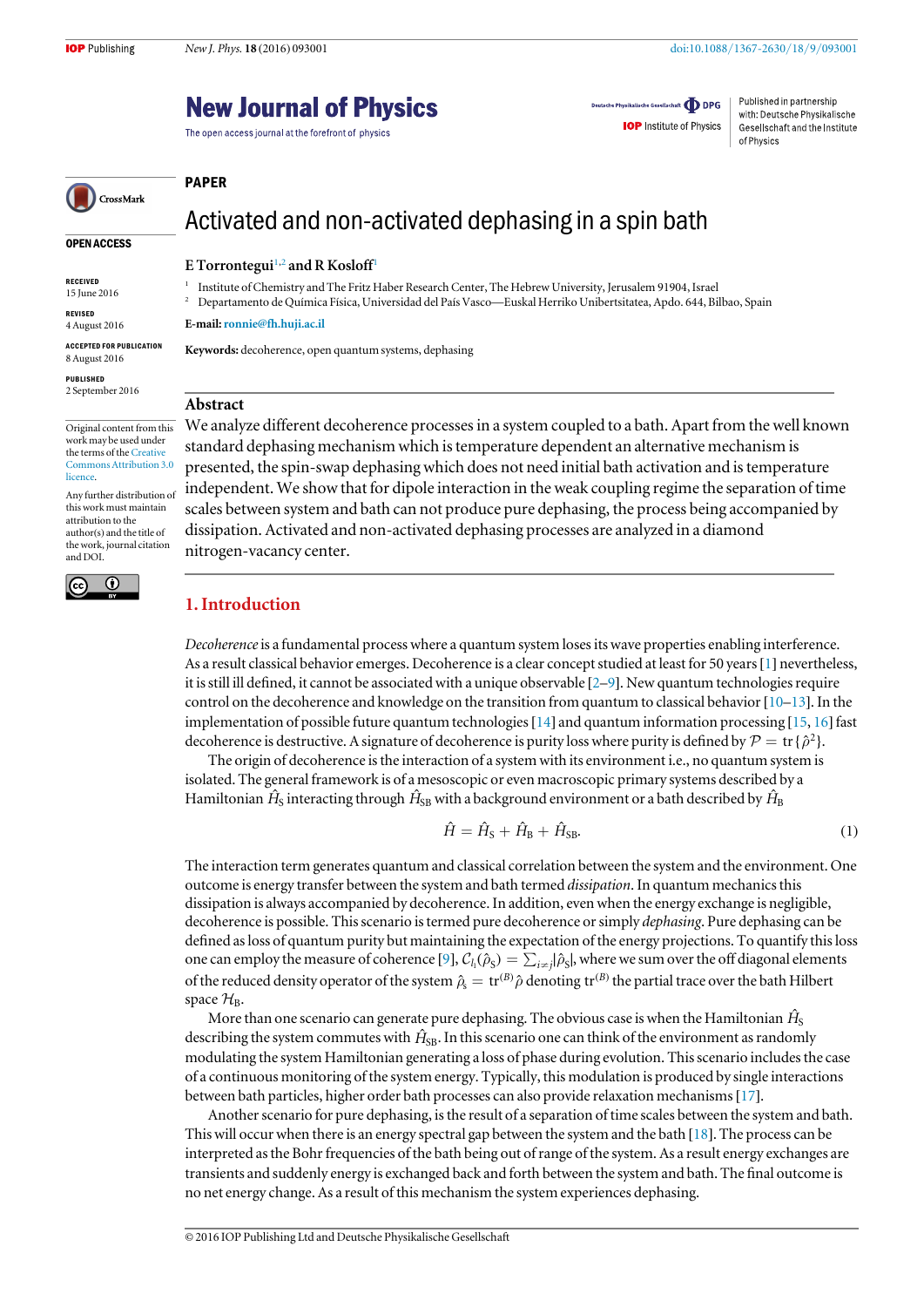Excitation of the bath can influence both mechanisms. Random modulation induced by the bath requires many of the bath modes to be excited. As a result this mechanism of dephasing is activated and subsequently, at low temperature it can be frozen out. The second mechanism of timescale separation is influenced by the bath excitation due to the possibility that the excitation modifies the spectrum, possibly changing pure dephasing to energy dissipation.

Noteworthily, only two basic types of environment have been studied, either a spin bath model [[19](#page-12-10)] or a 'spin-boson' oscillator bath model [[1](#page-12-0)]. Spin baths, composed of two level systems(TLS), are geared for the description of low energy dynamics of localized environmental modes. The difficulty in spin baths is the lack of a procedure to obtain the parameters defining the values experimentally. At low temperature a spin bath can be mapped into the spin-boson bath [[19](#page-12-10)]. Spin-boson baths are used to model a central system weakly coupled to K environmental modes that are best adapted to delocalized modes with couplings  $\sim K^{-1/2}$ . However, at low energies, thermodynamical variables like entropy in almost any real physical system, are dominated by localized modes [[20](#page-12-11)] relaxing very slowly at low temperature due to system–bath couplings independent of  $K[19]$  $K[19]$  $K[19]$ .

The linear coupling to spin-boson baths is not a universal model of decoherence [[18](#page-12-9)] and harmonic baths are not a generic quantum environment [[21](#page-12-12)]. Nevertheless due to the similarity between classical and quantum harmonic baths they are easy to construct due to the fact that the system–bath parameters can be obtained from classical molecular dynamics[[22](#page-12-13)]. For this reason harmonic baths are the starting point of many system–bath models  $[1, 23-25]$  $[1, 23-25]$  $[1, 23-25]$  $[1, 23-25]$  $[1, 23-25]$  $[1, 23-25]$  $[1, 23-25]$ . In contrast, a spin bath is universal and constitutes a universal quantum simulator, universal quantum gates can be built from 6 spins[[26](#page-12-16)] manipulated to simulate the behavior of arbitrary quantum systems whose dynamics are determined by local interactions [[27](#page-12-17)].

Historically, the main approach towards open system dynamics is to construct equations of motion for the primary system where the bath is treated implicitly. To this end, two different frameworks have been pursued: the weak coupling limit based on perturbation theory [[28](#page-12-18), [29](#page-12-19)], and the phenomenological dynamical semigroup formalism [[30](#page-12-20), [31](#page-13-0)]. The starting point for the perturbation theory is decomposition ([1](#page-0-2)) of the total Hamiltonian and assumes weak coupling  $\hat{H}_{\rm SB}$ . The small parameter is the system–bath coupling. Typically, using projecting operator techniques  $[29, 32]$  $[29, 32]$  $[29, 32]$  $[29, 32]$  $[29, 32]$  the equation of motion for the bath can be decoupled and solved assuming that the bath is maintained in equilibrium. The result is an equation of motion for the dynamics of the reduced density operator  $\hat{\rho}_s(t)$  of the primary system, the so called quantum master equation (QME) [[33](#page-13-2)]. The construction leads to an integro-differential non-Markovian equation. The memory effects are the price to pay for a reduced description of the primary system. Further reduction, assuming the bath is fast (secular approximation), leads to a Markovian equation of motion [[34](#page-13-3)].

The starting point of the dynamical semigroup formalism is the condition of complete positivity [[35](#page-13-4)] and the Markovian assumption. The approach also provides an equation for the dynamics of the reduced density operator  $\hat{\rho}_s(t)$  of the primary system. In the so called Lindblad form [[30](#page-12-20), [31](#page-13-0)] the system is driven by its Hamiltonian  $\hat{H}_{\rm S}$  and the interaction with the bath is modeling by Liouville super-operators [[30](#page-12-20)], operators acting on operators. The weak coupling limit can lead to the Lindblad form [[34](#page-13-3)], but the Lindblad form can be obtained in other limits such as the singular bath limit [[36](#page-13-5)] or the scattering Poissonian model [[37](#page-13-6)]. The Markovian assumption is equivalent to a tensor product structure of the system and bath at all times  $\hat{\rho} = \hat{\rho}_{\rm S} \otimes \hat{\rho}_{\rm B}$ .

Non-Markovian effects are abundant in many branches of physics. A correct treatment of the non-Markovian dynamics is necessary for the description of these systems in quantum technologies which require accurate control [[38](#page-13-7)]. Approaches to reach beyond the Markovian approximation and possibly the weak coupling limit have been considered. Using perturbation theory it is possible to go beyond the second order terms like in the QME taking higher orders[[39,](#page-13-8) [40](#page-13-9)]. For exponential decaying memory it is possible to embed the dynamics in a larger space leading to coupled Markovian equations[[41](#page-13-10)]. Non-Hermitian projection operators have also been proposed [[42](#page-13-11)] to include the memory effect in the bath. Non-Markovian quantum jumps [[43](#page-13-12)] generalizing Monte Carlo wave function provide a correct identification between decay rates and jump probabilities. A hybrid stochastic hierarchy equations of motion approach allows a treatment of the low temperature behavior of non-Markovian open quantum systems[[44](#page-13-13)]. Non-Markovian dynamical maps are used to accurately propagate a initial state of the system to arbitrarily long time scales[[45](#page-13-14)]. Recently, the non-Markovianity of systems has been proposed to carry out quantum control tasks that could not be realized if the system is isolated [[46](#page-13-15)].

The present paper studies pure dephasing processes based on an alternative approach which can deal with strong coupling avoiding the Markovian approximations. This paper is structured as follows. In section [2](#page-2-0)we introduce an alternative approach, the surrogate Hamiltonian (SH) to analyze dephasing. In addition, we also present the spin swap process in the context of the SH. Section [3](#page-5-0) describes a well known model of an harmonic oscillator coupled to a bath of spins to analyze the decoherence of the harmonic oscillator. Apart from energy dissipation and dephasing for commutativity of  $\hat H_{\rm S}$  and  $\hat H_{\rm SB}$  we introduce a new mechanism, spin swap, to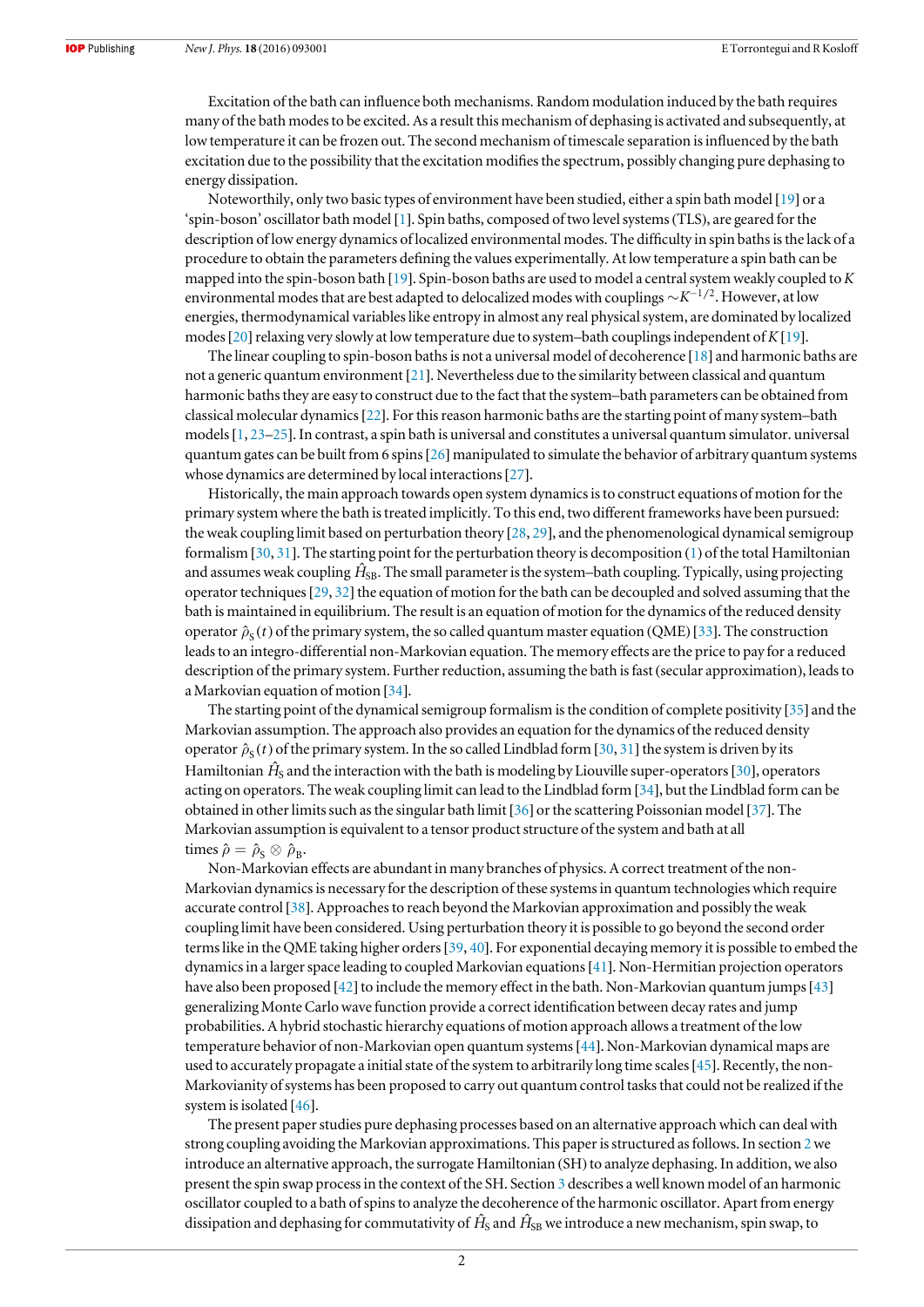produce dephasing. This section also analyzes the effect of a finite bath energy spectrum in the dissipation and dephasing processes. In section [4](#page-9-0) the different dephasing mechanisms are discussed in a more realistic scenario, a diamond nitrogen-vacancy (NV) center. Finally, we present conclusions and future outlooks.

#### <span id="page-2-0"></span>2. The surrogate Hamiltonian

In the study of dephasing we use a complementary approach, the surrogate Hamiltonian (SH) [[47](#page-13-16)]. The SH starts from a description of the total system and a representative bath, yielding a numerically feasible model whose validity is limited in time. The principal advantage of the method is that it goes beyond system–bath separability implied by the Markovian assumption. The starting point is equation ([1](#page-0-2)) and again the bath degrees of freedom are treated implicitly by abstract, representative modes. The core idea of the SH is truncation of the infinite modes of the bath by selecting representative modes, the modes that interacts intimately with the system [[47](#page-13-16)]. The truncation generates a new SH generating the dynamics of the surrogate wave function. In the limit where SH includes an infinite number of modes it coincides with the original Hamiltonian. The reduced dynamics of an open quantum system can be accurately computed by a finite effective Hamiltonian whose dimension can be *a priori* estimated [[48](#page-13-17)]. More details about the construction of the SH can be found in [[47,](#page-13-16) [53](#page-13-18), [54](#page-13-19)].

The truncation leading to SH relies on the energy-time uncertainty principle. For a finite time  $t \ll \infty$  the system is only able to interact with a finite number of bath modes  $K \ll \infty$ , making it unnecessarily to describe the full density of states of the bath. Two important observations are derived from this argument. First, the SH is a suitable approach for ultra-short processes, and secondly, the number of required modes in the bath increases with the interaction strength. Intermediate and strong couplings require a larger computational effort. Nevertheless, the approach does not rely on the weak coupling assumption.

The truncation and discretization of the bath made in the SH impose a bound in the information propagation time [[48](#page-13-17)], once this time is overcome unphysical recurrences from the bath to the system appear. To extend the recurrence time, i.e. the convergence of the SH in the time domain, there are two routes: the obvious one is increasing simultaneously the number of spins and the computational cost. Invoking again the timeenergy uncertainty relation, increasing the spectral density of bath modes the SH convergence time increases. In the examples below, the considered spectral density is linear in the number of bath modes, so the convergence time increases linearly with the number of bath modes.

An alternative route to extend the convergence time of the SH without increasing the number of modes is introducing a secondary bath that acts as a sink on the primary bath [[49](#page-13-20)]. The secondary bath acts as a thermal boundary of the primary bath. The spin frequencies of both baths are identical and they interact by swapping spins randomly [[50](#page-13-21)] at a rate faster than the recurrence time. As consequence the SH produces convergent results at long evolution times with a limited number of bath spins[[49](#page-13-20)–[51](#page-13-22)]. These swaps are generated by unitary operations on the bath Hilbert space, see section [2.2](#page-3-0).

A collision model gives us a more physical insight of the process, and swaps can be interpreted as quasiparticles (phonons, excitons, magnons, plasmons, ...) stochastically colliding with the system and/or bath. The swap operation generates a tensor product state between the swapped spin and the remaining entangled wave function deteriorating the uncontrollable initial correlations of the spins that constitute the bath. As result, after a swap is produced, part of the system–bath entanglement is lost and new correlations are generating between the bath modes. By controlling the swap rate, the ratio between energy relaxation and dephasing can be determined.

The stochastic SH method allows to go beyond the Markovian and weak coupling regimes. Increasing the number of spins in bath and consequently the recurrence time, the required number of swap operations is reduced. In the limiting case of infinite bath modes in the SH no swaps are necessary. From a numerical point of view the spin swap operations produce faster convergence on local properties since swaps act as absorbent boundary conditions. The effect of a swap is to avoid reflections at the boundaries of the bath resetting the bound in the propagation time thus extending the convergence of the SH. If for example, the secondary bath is in thermal equilibrium, the SH leads the system to thermalization avoiding energy recurrences at long times[[49](#page-13-20)]. This is the expected dynamics for almost any subsystem in interaction with a large enough bath [[52](#page-13-23)].

#### 2.1. The bit representation

The environment surrounding the primary system is considered to be a bath of TLS. The Hilbert space  $\mathcal{H}_B$  for the bath has dimension  $2<sup>K</sup>$  resulting from the combination of a single TLS with the rest of K spins of the bath. To represent the single TLS space we choose the spin up |1) (TLS excited) and spin down  $|0\rangle$  (TLS de-excited) base along the z-direction for the bit representation [[47](#page-13-16), [53](#page-13-18)] explained below.

The total Hilbert  $\mathcal{H}_S\otimes\mathcal{H}_B$  space has the product dimension of  $\mathcal{H}_S$  and  $2^K$ . To represent a total state of  $\hat{H}$ we need wave functions of dimension  $2^K N_g$  if the system is described by a grid of dimension  $N_g$ . For example, if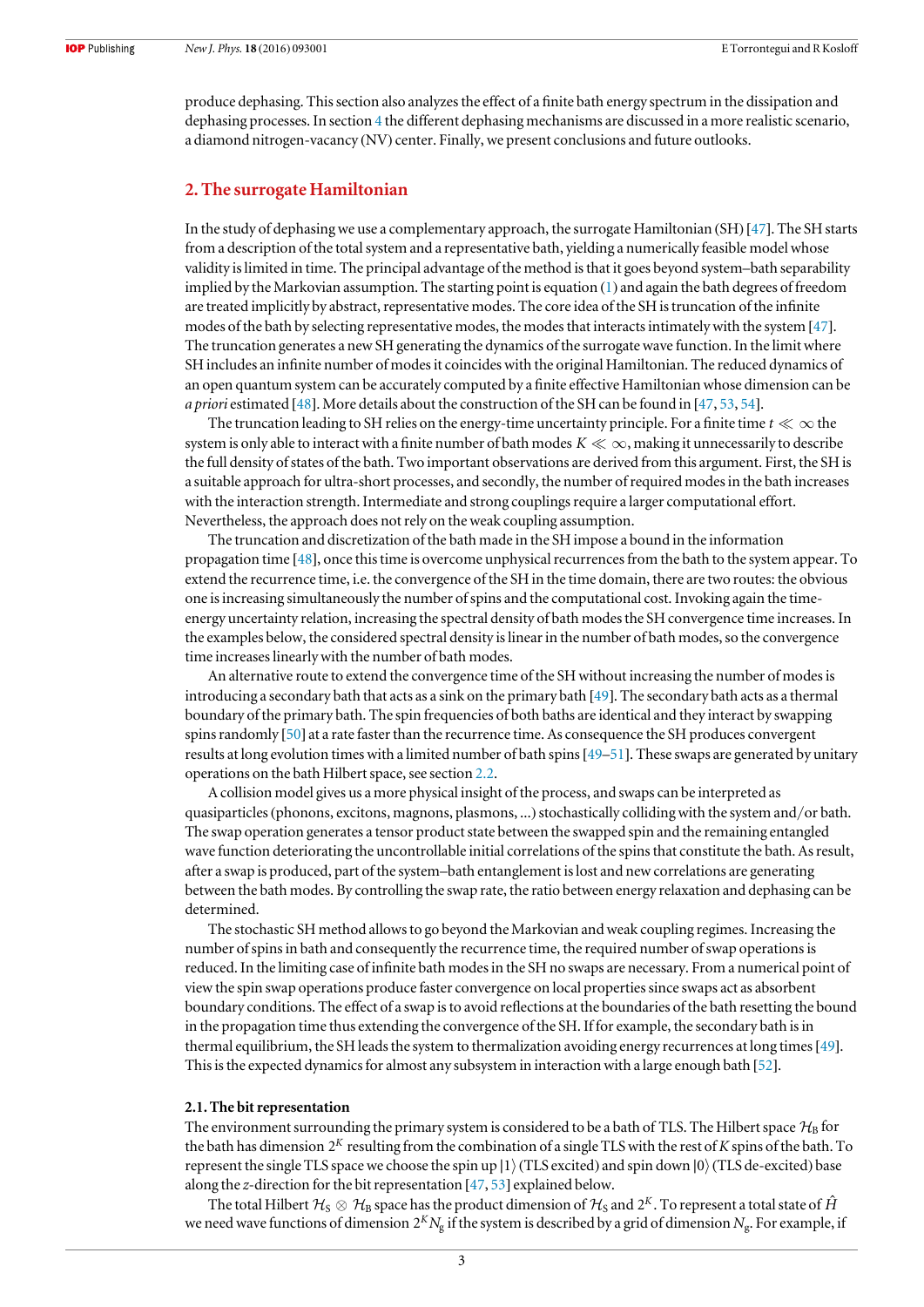<span id="page-3-2"></span>

Figure 1.Coding scheme of the spin bath. On the left: the branching code. On the right: the relative phases in the product base.

we consider a bath with  $K = 2$ , two spins, the wave function spinor is

$$
\Psi^{K=2}(q) = \begin{pmatrix} \psi_0(q, \phi) \\ \psi_1(q, \phi) \\ \psi_2(q, \phi) \\ \psi_3(q, \phi) \end{pmatrix},
$$
\n(2)

where q represents the degrees of freedom of the system and  $\phi$  the bath degrees of freedom. The spinor is bit ordered, corresponding to a bit representation to each component of the spinor. In the example considered, the bit representation of each spinor components is  $0 \to |00\rangle$ ,  $1 \to |01\rangle$ ,  $2 \to |10\rangle$  and  $3 \to |11\rangle$ , starting the count of bits from the right. The zeroth component corresponds to no bath modes excited, the first and second component to the excitation of the first or second bath mode, and the third component to the simultaneous excitation of the first and second bath modes.

The bath operators are sums over operators acting on a single mode. In the bit representation the operator of mode k acts on the bit k in the 2*<sup>K</sup>* components of the spinor. Note the difference between bath mode and spinor components. There are K spin modes and  $2^K$  spinor components. For example, the  $k = 0$  mode that can be excited or de-excited should not be confused with the zeroth spinor component corresponding to all bath modes de-excited.

<span id="page-3-1"></span>It is useful to note that any bath operator can be written in terms of creation and annihilation operators. The creation operator of the  $k$  mode is [[53](#page-13-18)]

$$
\hat{\sigma}_k^{\dagger^K} = \prod_{i=1}^{K-k} \mathbb{I}_2 \otimes \hat{\sigma}^{\dagger} \otimes \prod_{i=1}^{k-1} \mathbb{I}_2, \qquad (3)
$$

where in the bit representation

$$
\hat{\sigma}^{\dagger} = \begin{pmatrix} 0 & 0 \\ 1 & 0 \end{pmatrix} . \tag{4}
$$

The annihilation operator for the k mode is simply the conjugate expression of ([3](#page-3-1)) built on  $\hat{\sigma}$ . The Pauli matrices for the  $k$  modes are given by

$$
\hat{\sigma}_k^x = \frac{\hat{\sigma}_k^{\dagger} + \hat{\sigma}_k}{2}, \quad \hat{\sigma}_k^y = \frac{\hat{\sigma}_k^{\dagger} - \hat{\sigma}_k}{2i}, \quad \hat{\sigma}_k^z = \frac{\hat{\sigma}_k^{\dagger} \hat{\sigma}_k - \hat{\sigma}_k \hat{\sigma}_k^{\dagger}}{2}.
$$
\n
$$
\tag{5}
$$

#### <span id="page-3-0"></span>2.2. Spin swap

<span id="page-3-3"></span>An important operation in the stochastic surrogate Hamiltonian is the swap of bath spins between the primary and secondary baths[[50](#page-13-21)]. The challenge in generating the operation is to generate a tensor product between the swapped spin and the remainder of the wavefunction without affecting the entanglement of the un-swapped bath modes. The implementation is illustrated in the following example. The wave function of two spins can be represented as

$$
|\phi\rangle = \lambda_1|00\rangle + \lambda_2|01\rangle + \lambda_3|10\rangle + \lambda_4|11\rangle
$$
  
=  $\frac{1}{Z}(e^{a_1}|00\rangle + e^{a_2}|01\rangle + e^{a_3}|10\rangle + e^{a_4}|11\rangle),$  (6)

<span id="page-3-4"></span>where  $\lambda_k$  and  $a_k \in \mathbb{C}$ , and  $Z^2 = \sum_k e^{a_k + a_k^*}$  being  $a_k^*$  the complex conjugate of  $a_k$ . The irrelevant global phase is chosen in such a way  $\sum_k a_k = 0$ . The relative phases of each  $a_k$  spinor can be related to the conditional amplitudes using a branching tree [[50](#page-13-21)], as an example let's swap the right hand spin of the spinors, see figure [1](#page-3-2)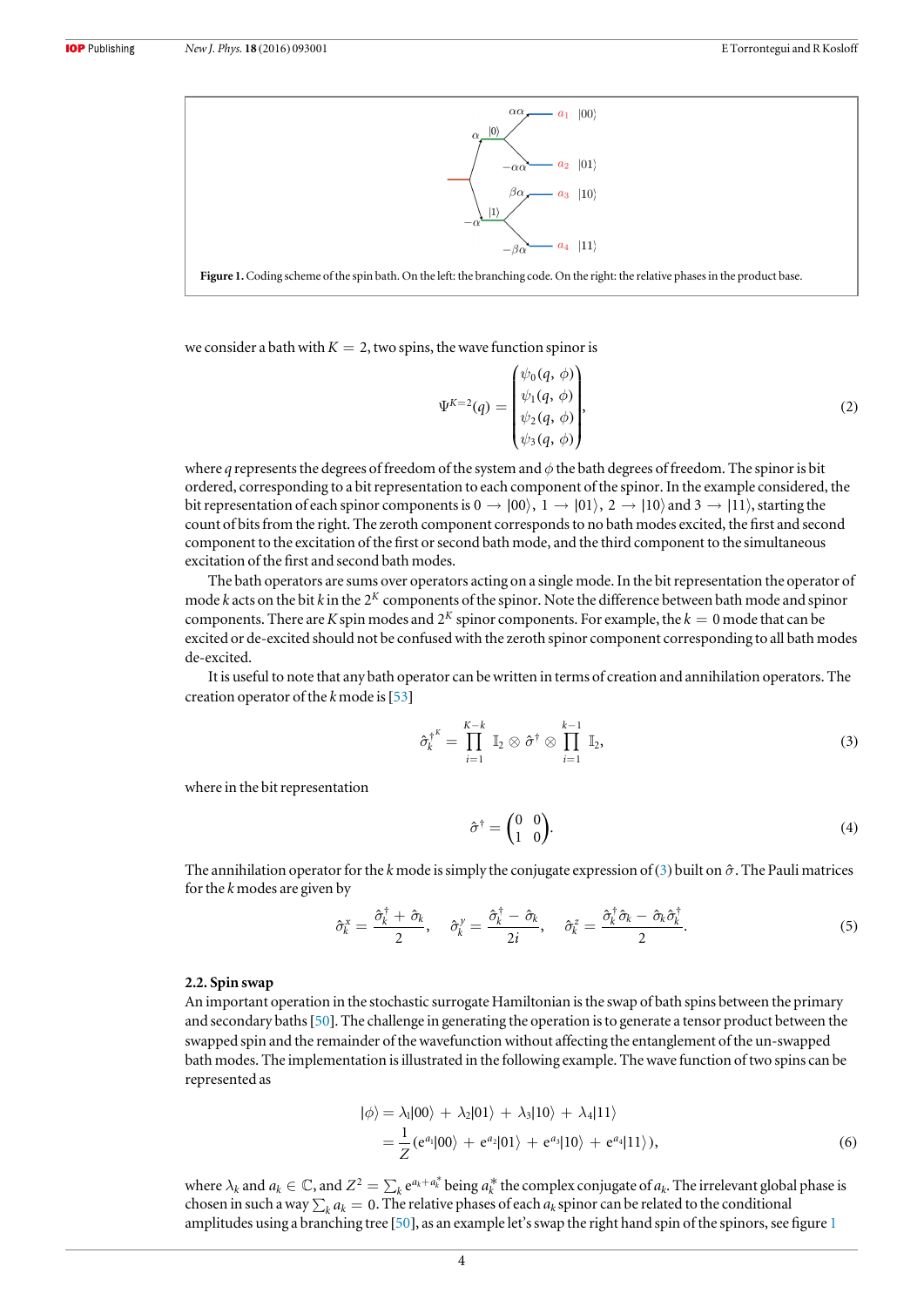<span id="page-4-1"></span>

Figure 2. (a) Wave packet evolution generated by equation ([15](#page-6-0)) in phase space. Initially it is placed at (0.4, 0) and starts to rotate around (0, 0). The wave packet follows a spiral instead of a closed circle because of pure dephasing. (b) Standard deviation of position  $\Delta \hat{q}(t) = \sqrt{\langle \hat{q}^2(t) \rangle - \langle \hat{q}(t) \rangle^2}$  as a function of time. During the evolution the wave packet spreads increasing the uncertainty in the position and momentum. (c) Coherence function  $C_{li}(\hat{\rho}_S) = \int \int dq dq' |\langle q|\hat{\rho}_S(t)|q'\rangle|$  for  $q \neq q'$  as a function of time. Coherence spreads and decays during the evolution. (d) Energy mean values  $H_S$ ,  $H_B$  and  $H_{SB}^d$  from top to bottom as a function of time. The relations  $[\hat{H}, \hat{H}_S] = [\hat{H}, \hat{H}_B] = [\hat{H}, \hat{H}_{SB}^d] = 0$  indicate that the system and bath energies are constant in the pure dephasing process. However, the Lagrangian mean value of the primary system  $\langle \hat{L}(t)\rangle=\langle \Psi(t)|\hat{p}^2/(2m)-m\omega^2\hat{q}^2/2|\Psi(t)\rangle$  does not remain constant indicating that  $|\Psi(t)\rangle$  is a non-stationary state of  $\hat{H}_S$ . Axes are scaled to the natural units of the harmonic oscillator,  $T = \frac{2\pi}{\omega}$  and  $L_p = L_q^{-1} = \sqrt{m\omega}$ . Parameter values:  $K = 9$ ,  $m = 2 \times 10^5$ ,  $\omega = 5 \times 10^{-4}$ ,  $c = 0.5$ ,  $\sigma_{\epsilon} = 5 \times 10^{-6}$ ,  $\Delta \omega = 0.01\omega$ , and  $d = 0.4$ .

$$
\begin{pmatrix} a_1 \\ a_2 \\ a_3 \\ a_4 \end{pmatrix} = \begin{pmatrix} 1 & 1 & 0 & 0 \\ 1 & -1 & 0 & 0 \\ -1 & 0 & 1 & 0 \\ -1 & 0 & -1 & 0 \end{pmatrix} \begin{pmatrix} \alpha \\ \alpha \alpha \\ \beta \alpha \\ 0 \end{pmatrix}.
$$
 (7)

<span id="page-4-0"></span>The inverse relation reads

$$
\begin{pmatrix}\n\alpha \\
\beta\alpha \\
\beta\alpha \\
0\n\end{pmatrix} = \begin{pmatrix}\n0 & 0 & -1/2 & -1/2 \\
1/2 & -1/2 & 0 & 0 \\
0 & 0 & 1/2 & -1/2 \\
1 & 1 & 1 & 1\n\end{pmatrix} \begin{pmatrix}\na_1 \\
a_2 \\
a_3 \\
a_4\n\end{pmatrix}.
$$
\n(8)

In this example there are 4 spinors and each of them has 2 spins. The left-hand spin has a probability amplitude *B*<sup> $\alpha$ </sup> to be in |0⟩ and *e*<sup>β</sup> to be in |1⟩, as the total probability to be in |0⟩ or |1⟩ is constrained to be 1, only one parameter is necessary to describe the spin amplitude probability thus the phases  $\alpha$  and  $\beta$  can be re-shifted in such a way  $e^{\alpha}$  is the amplitude probability to be in  $|0\rangle$  and  $e^{-\alpha}$  to be in  $|1\rangle$ .

This argument is valid to characterize any branch in figure [1](#page-3-2) since the branches are independent events. Once the left hand spin of the spinor is, for example, in  $|0\rangle$  with probability amplitude  $e^{\alpha}$  the amplitude probability to find also the right spin in |0) is  $e^{\alpha + \alpha \alpha}$  and  $e^{\alpha - \alpha \alpha}$  to be in |1), where the symbol  $\alpha \alpha \neq \alpha^2$  represents the amplitude of the second spin once the first is in the  $|0\rangle$  state. Consequently, the amplitude of the spinor  $|00\rangle$  is  $e^{a_1} = e^{\alpha + \alpha \alpha}$  $e^{a_1} = e^{\alpha + \alpha \alpha}$  $e^{a_1} = e^{\alpha + \alpha \alpha}$  and so on. Similar coding schemes in figure 1 can be used to swap any other spin inside the spinors by reordering the amplitude on the branches. To realize the swap operation we proceed as follows:

- (1) Calculate the relative phases { $a_k$ } from the computational coefficients { $\lambda_k$ } using equation ([6](#page-3-3)).
- (2) Using equation ([8](#page-4-0)) compute the coefficients  $\alpha$ ,  $\alpha\alpha$  and  $\beta\alpha$  from  $\{a_k\}$ .
- (3) Change  $\alpha \alpha = \beta \alpha = b$  to the value *b* of the new swapped spin.
- (4) Using equation ([7](#page-3-4)) recalculate the set { $a'_{k}$ } for the new branching coefficients  $\alpha$ ,  $\alpha\alpha$ ,  $\beta\alpha$
- (5) Calculate  $\{\lambda'_k\}$  using again equation ([6](#page-3-3)).

Usually in step 1 when we compute  $\{a_k\}$  from  $\{\lambda_k\}$  the phases do not satisfy  $\sum_k a_k = 0$ , to solve it multiply and divide  $|\phi\rangle$  by e<sup>c</sup> with  $c = -\frac{1}{2^K} \sum_{k=1}^{2^K} [\log |\lambda_k| + \log (\lambda_k)]$  $\frac{1}{K}\sum_{k}^{2}$  $\int_{0}^{K}[\log(\lambda_k)] + \log(\lambda_k)$ ] and define  $a_k = c + \log(\lambda_k) + \log(\lambda_k)$ . In step 3 we only modify the imaginary part of the  $\alpha$ ,  $\alpha\alpha$ ,  $\beta\alpha$  to avoid wave function renormalization.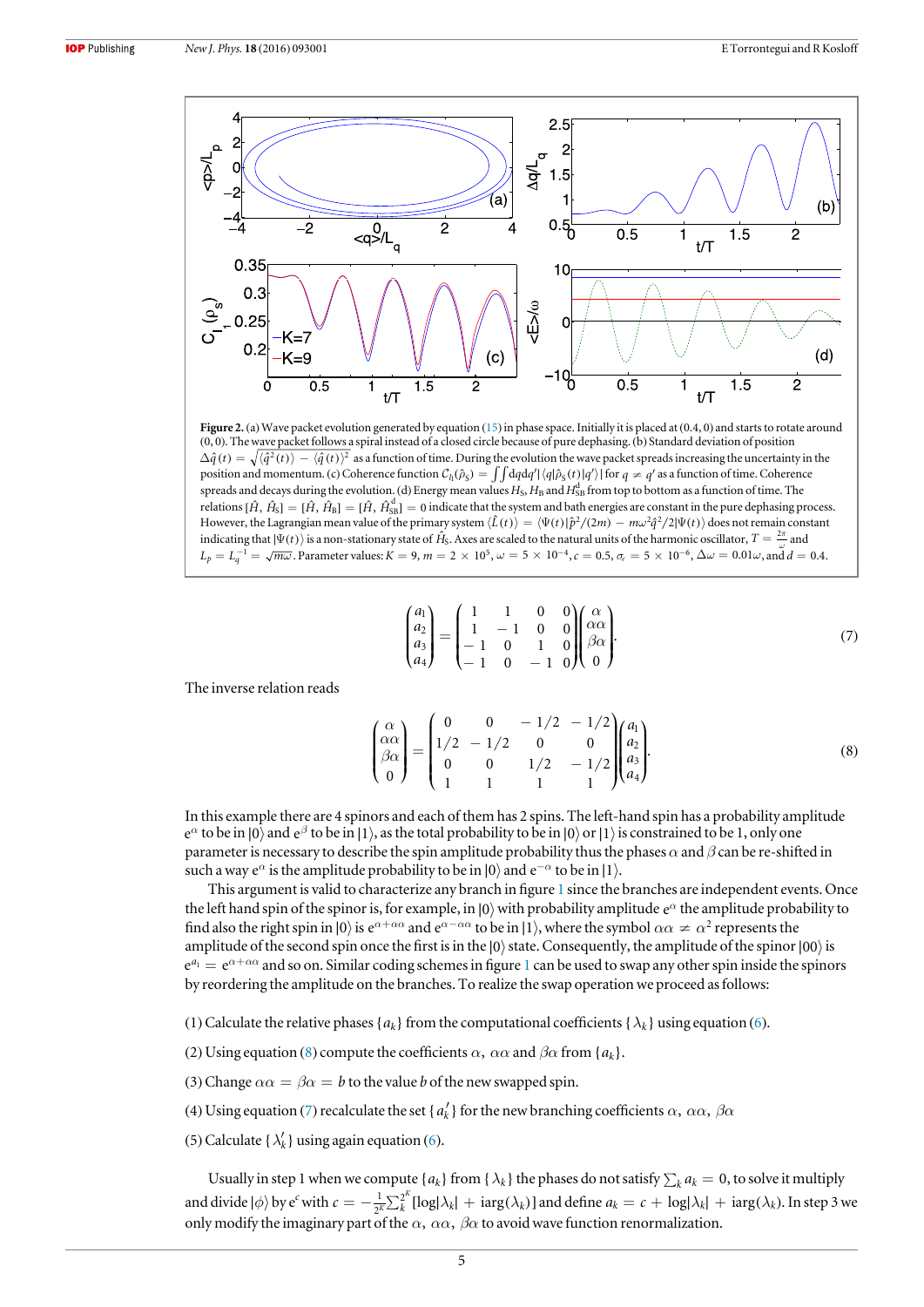<span id="page-5-3"></span>

The action of the swap operation is to generate a tensor product state between the swapped spin and the rest of the wavefunction keeping its entanglement. For example, after swapping the right-hand spin of the spinors we get

$$
|\phi\rangle = (\lambda'_1|0\rangle + \lambda'_2|1\rangle) \otimes (\lambda'_3|0\rangle + \lambda'_4|1\rangle)
$$
\n(9)

with  $\lambda'_3/\lambda'_4=e^{2b}$ ,  $\lambda'_1=e^{\alpha}/Z'$  and  $\lambda'_2=e^{-\alpha}/Z'$  being  $Z'$  the new normalization constant.

For a simulation containing spin swap operations we make  $N_r$  realizations of the evolution to average the random swaps.

#### <span id="page-5-0"></span>3. Dephasing and relaxation in the harmonic oscillator system

The generic example is the harmonic oscillator of mass m and a constant frequency  $\omega$  whose Hamiltonian is given by

$$
\hat{H}_{\rm s} = \frac{\hat{p}^2}{2m} + \frac{1}{2} m \omega^2 \hat{q}^2,\tag{10}
$$

where  $\hat{p}$  and  $\hat{q}$  are the momentum and position quantum operators.

The bath is composed of KTLS with spins 1/2 governed by the Hamiltonian

$$
\hat{H}_{\rm B} = \sum_{k}^{K} \epsilon_k \hat{\sigma}_k^{\dagger} \hat{\sigma}_k, \tag{11}
$$

where  $\epsilon_k$  is the energy, and  $\hat{\sigma}_k^{\dagger}$  and  $\hat{\sigma}_k$  are the creation and annihilation operators for the *k* mode. The bath has a spectrum of modes with energies in the interval  $\epsilon_k \in [\epsilon_0, \epsilon_c]$  with  $\epsilon_c$  the cutoff energy. For a bath containing K modes the interval is sampled selecting the discrete points  $\epsilon_0 < \epsilon_1 < \cdots < \epsilon_{K-1}$ .

<span id="page-5-1"></span>The interaction between system and bath depends on the decoherence problem to be analyzed. In addition to the classical decoherence, energy relaxation, quantum systems also show pure decoherence, phase relaxation. Energy relaxation is the exchange of energy between the primary system and the bath which will eventually lead to thermal equilibrium. The Hamiltonian describing the energy transfer of the bath modes and the system has a dipolar nature and is given by

$$
\hat{H}_{\text{SB}}^{\text{r}} = \hat{q} \otimes \sum_{k}^{K} d_k (\hat{\sigma}_k^{\dagger} + \hat{\sigma}_k), \tag{12}
$$

where the coupling constants are given by  $d_k = \sqrt{(J(\epsilon_k)/\rho(\epsilon_k))}$  with  $J(\epsilon_k)$  the spectral density and  $\rho(\epsilon_k)$  the density of states. For all the examples in this paper we consider a linear spectral density  $J(\epsilon_k) = \eta \epsilon_k$  being  $\eta$  a constant. The previous energy sampling specifies a density of states for the discrete bath  $\rho(\epsilon_k) \approx (\epsilon_{k+1} - \epsilon_k)^{-1}$ . The exchange energy process described by equation ([12](#page-5-1)) can be understood as the subtraction of energy from the system and the creation of an excitation in a bath mode  $\hat{\sigma}_k^{\dagger}$  and the inverse process, a de-excitation of the bath mode  $\hat{\sigma}_k$  that injects energy into the primary system.

The phase relaxation, or simply dephasing, occurs due to inelastic interactions between the primary system and different bath modes, destroying the accumulated phase acquired by the system.

#### <span id="page-5-4"></span>3.1. Standard pure dephasing

<span id="page-5-2"></span>The most studied process for pure dephasing is the result of commutativity between the system Hamiltonian  $\hat{H}_\text{\tiny S}$ and the interaction Hamiltonian  $\hat{H}_\text{SB}$ . In the SH it is governed by the interaction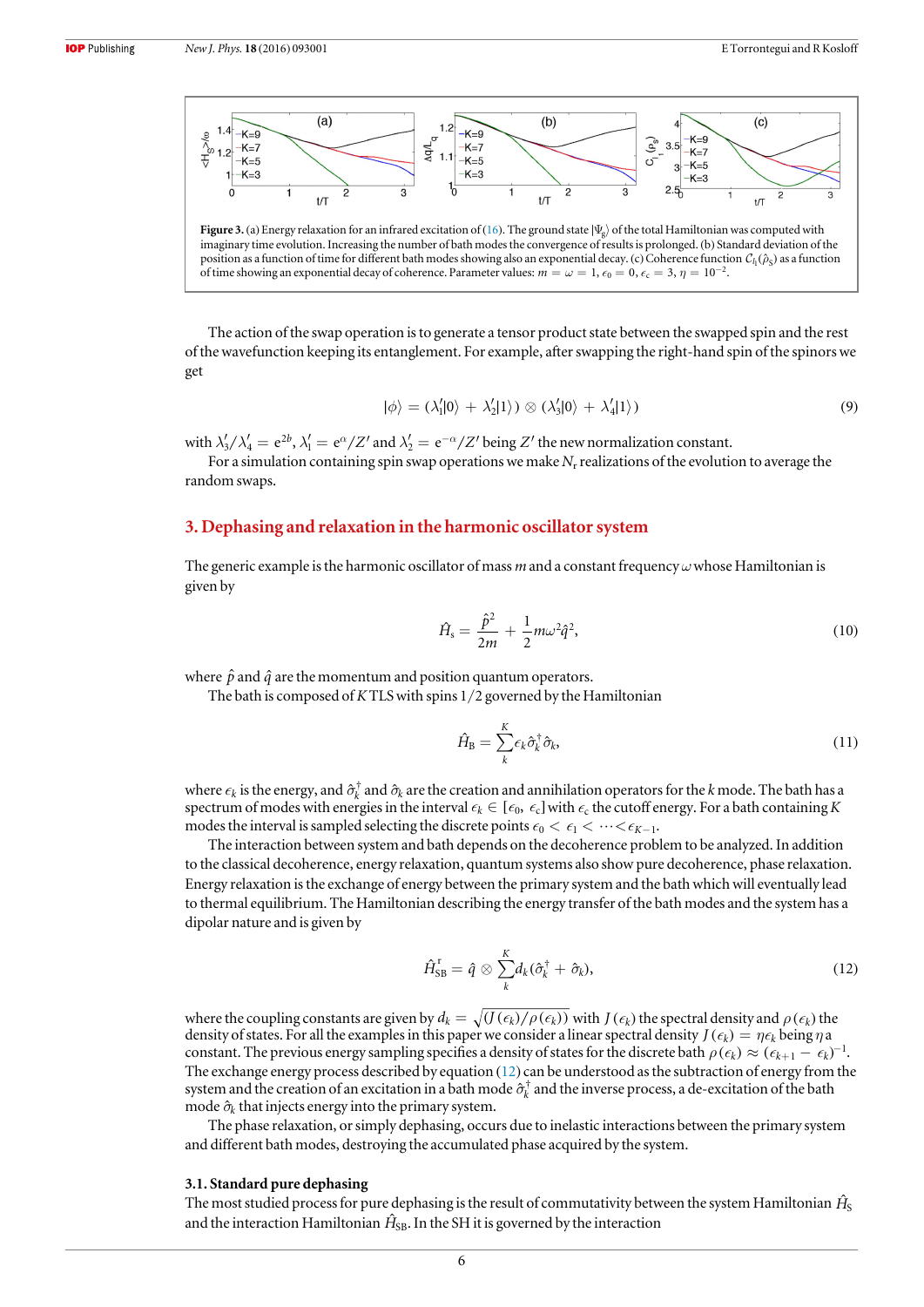<span id="page-6-2"></span>

Figure 4. (a) System energy evolution as a function of time for an infrared excitation of ([16](#page-6-1)). When spin swap is produced faster than  $t_7$ the system does not decay and its energy remains constant (blue-dashed line). If swap is absent the system decays exponentially fast (red-solid line, same as in figure [3](#page-5-3)).(b) Standard deviation of the position as a function of time. Applying spin swap the wave packet evolves spreading in time around  $\Delta \hat{q} \approx \sqrt{3/(2m\omega)}$  corresponding to the system excited state (blue-dashed line). If swap is absent the standard deviation decays exponentially (red-solid line, same as in figure [3](#page-5-3)). (c) Coherence function  $C_i(\hat{\rho}_s)$  as a function of time. Parameters:  $K = 7, N_r = 50$ , and the rest are the same as in figure [3](#page-5-3).

$$
\hat{H}_{\text{SB}}^{\text{d}} = \hat{H}_{\text{s}} \otimes \sum_{j < k}^{K} c_{jk} (\hat{\sigma}_{j}^{\dagger} \hat{\sigma}_{k} + \hat{\sigma}_{k}^{\dagger} \hat{\sigma}_{j}), \tag{13}
$$

where the coupling constants  $c_{ik}$  are

$$
c_{jk} = \frac{c}{K(K-1)} e^{\frac{(\epsilon_j - \epsilon_k)^2}{2\sigma_{\epsilon}^2}},
$$
\n(14)

being c the global dephasing parameter and  $\sigma_{\epsilon}$  the inelastic bias.

Equation  $(13)$  $(13)$  $(13)$  can be interpreted as a process where the excitation of a bath mode is generated at the expense of de-excitation of another mode and vice versa. To modulate the excitation of the primary system the bath spins have to be almost degenerate and their frequencies on-resonance with the system frequency. Due to the quasi-degeneracy of the bath frequencies the number of bath excitations is not changed [ $\hat{H}^{\rm d}_{\rm SB}$ ,  $\hat{H}_{\rm B}$ ]  $=0.$ Dephasing can occur only if the bath is initially *activated* i.e., initially excited. Note also that each of the parts  $\hat{H}_{\rm S}$ ,  $\hat{H}_{\rm B}$ , and  $\hat{H}_{\rm SB}$  commute with the total Hamiltonian  $\hat{H}$ , therefore the system, bath and interaction energies remain constant during the process. To model pure dephasing processes in this system let us consider the model:

<span id="page-6-0"></span>
$$
\hat{H} = \frac{\hat{p}^2}{2m} + \frac{1}{2}m\omega^2\hat{q}^2 + \sum_{k}^{K}\epsilon_k\hat{\sigma}_k^{\dagger}\hat{\sigma}_k + \left(\frac{\hat{p}^2}{2m} + \frac{1}{2}m\omega^2\hat{q}^2\right) \otimes \sum_{j < k}^{K}\epsilon_{jk}(\hat{\sigma}_j^{\dagger}\hat{\sigma}_k + \hat{\sigma}_k^{\dagger}\hat{\sigma}_j),\tag{15}
$$

where the energy spectrum of the bath modes is in the interval  $\epsilon_k \in [\omega - \Delta \omega, \omega + \Delta \omega]$  ( $\Delta \omega \ll \omega$ ) to be onresonance with the harmonic oscillator. The initial state  $|\Psi(0)\rangle$  was chosen such that the system is in its ground state and the bath is randomly excited. This state  $|\Psi(0)\rangle$  was displaced 0.4 a.u. and evolved in time. The state  $|\Psi(t)\rangle$  rotates around  $\langle \hat{q}(t)\rangle = \langle \Psi(t)|\hat{q}|\Psi(t)\rangle = 0$ ,  $\langle \hat{p}(t)\rangle = 0$  point in the phase space. Due to pure dephasing the wave packet also spreads during the revolution thus the wave packet does not complete a closed circle but a spiral one, see figure [2](#page-4-1)(a). Consequently the uncertainty of  $\Delta \hat{q}(t)$  and  $\Delta \hat{p}(t)$  increase in time destroying the coherence of the primary system. Figures [2](#page-4-1)(b) and (c) show how the initial state, displaced ground state of the harmonic oscillator  $\Delta \hat{q}$  (0)  $\approx \sqrt{1/(2m\omega)}$ , spatially spreads due to pure dephasing. The oscillation period of  $\Delta \hat{q}$ and  $C_h(\hat{\rho}_s)$  corresponds to the revolution of the wave packet in phase space, for example the maximums of the coherence function are  $\langle \hat{q}(t) \rangle = 0$  in figure [2](#page-4-1)(a) whereas the minimums  $\langle \hat{p}(t) \rangle = 0$ . As we stated before, the commutativity [ $\hat{H}^{\rm d}_{\rm SB}$ ,  $\hat{H}_{\rm S}$ ]  $=$  [ $\hat{H}^{\rm d}_{\rm SB}$ ,  $\hat{H}_{\rm B}$ ]  $=$  0 assures that pure dephasing does not change the energy of the system and bath, see figure [2](#page-4-1)(d). This fact does not mean that the state  $\ket{\Psi(t)}$  is an eigenvector of  $\hat{H}_{\rm S}$ , for example if we compute the Lagrangian mean value  $\langle \hat{L}(t)\rangle$  it is not constant indicating that the wave packet is not stationary.

#### <span id="page-6-3"></span>3.2. Spin swap dephasing

<span id="page-6-1"></span>To study a second mechanism to produce pure dephasing, we consider the standard model used to analyze dissipative dynamics of the harmonic oscillator linearly coupled to a spin bath, the Hamiltonian is

$$
\hat{H} = \frac{\hat{p}^2}{2m} + \frac{1}{2}m\omega^2\hat{q}^2 + \sum_{k}^{K}\epsilon_k\hat{\sigma}_k^{\dagger}\hat{\sigma}_k + \hat{q} \otimes \sum_{k}^{K}d_k(\hat{\sigma}_k^{\dagger} + \hat{\sigma}_k),
$$
\n(16)

where the bath has an energy spectrum  $\epsilon_k \in [0, 3\omega]$ . For an initial state  $|\Psi(0)\rangle = \hat{q}|\Psi_s\rangle$ , corresponding to an infrared excitation of the total ground state, it is well known that the energy system  $\langle \hat{H}_S(t) \rangle$  decays exponentially with a rate  $2\pi\eta\omega$  predicted analytically for weak coupling  $\eta$  [[56](#page-13-24)], see figure [3](#page-5-3). The coherence  $C_h(\hat{\rho}_s)$  and the spatial standard deviation  $\Delta \hat{q}(t)$  also show an exponential decay when the system decays from the excited  $\Delta \hat{q}(0) \approx \sqrt{3/(2m\omega)}$  to the ground state  $\Delta \hat{q} \approx \sqrt{1/(2m\omega)}$  of the harmonic oscillator.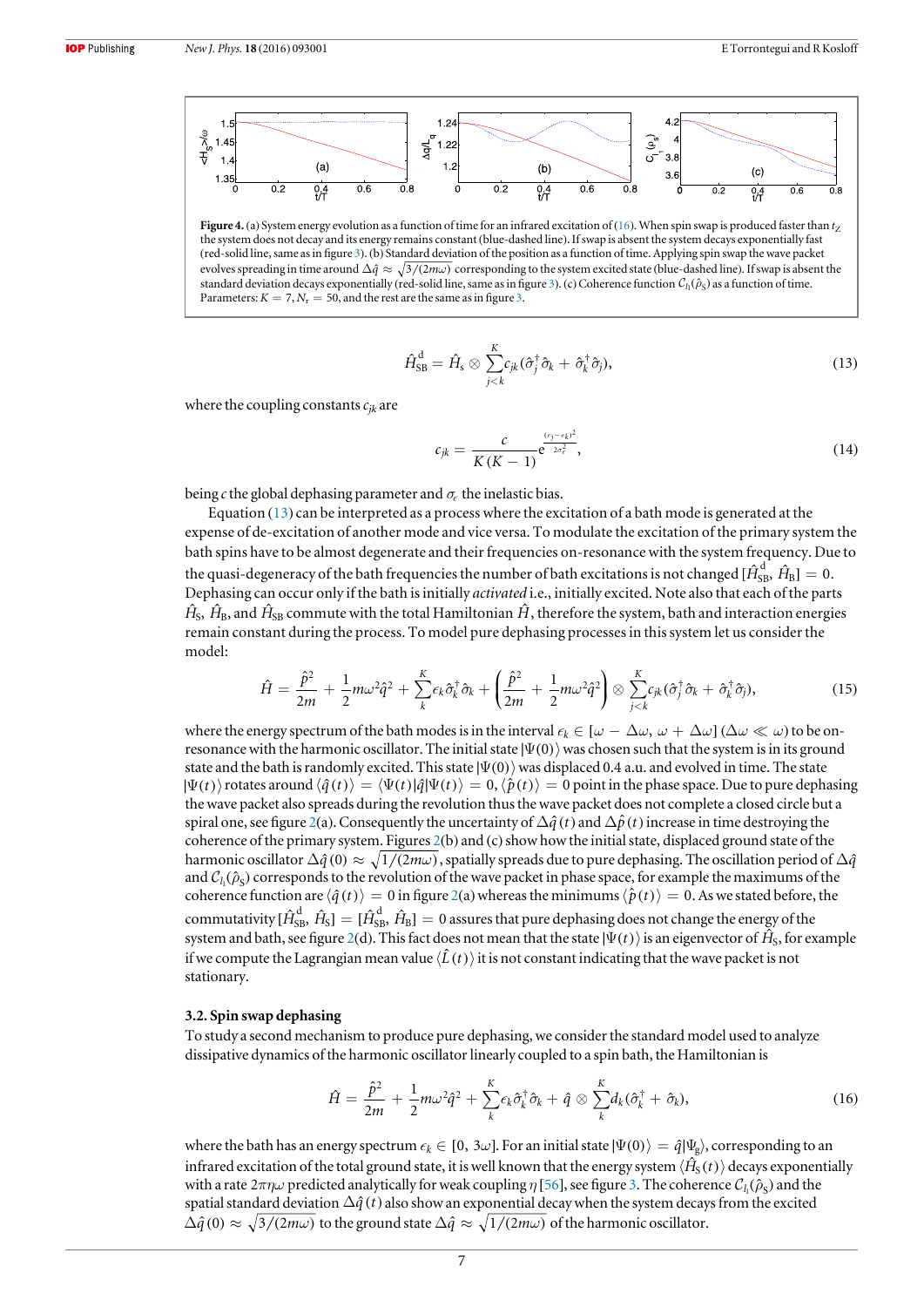<span id="page-7-0"></span>

state is a displaced infrared excitation of the total Hamiltonian ground state  $|\Psi(0)\rangle = e^{-i\hat{p}d}\hat{q}|\Psi_{\alpha}\rangle$ . (b) The initial state is the displaced ground state of the total Hamiltonian  $|\Psi(0)\rangle = e^{-i\beta d}|\Psi_2\rangle$ . The black surface corresponds to the solution for the harmonic oscillator bath computed with equation ([30](#page-8-0)). Parameter values:  $K = 11$ ,  $m = \omega = 1$ ,  $\epsilon_c = 1.5$ ,  $\eta = 10^{-3}$ , and  $d = 0.4$ . (a)  $\hat{H}(0) = 1.58$ , (b)  $\hat{H}(0) = 0.58$ .

This model can exhibit pure dephasing if the bath experiences spin swaps with a rate  $t_f$  faster than the Zeno time t<sub>z</sub> of the system. The evolution of the initial state  $|\Psi(0)\rangle$  under ([16](#page-6-1)) is governed by the evolution operator  $\hat{U}(t) = \exp(-i\hat{H}t)$ . The 'survival probability' at time t is  $P(t) = |\langle \Psi(0) | \Psi(t) \rangle|^2$  $|\langle \Psi(0) | \hat{U}(t) | \Psi(0) \rangle|^2 = 1 - t^2/t_Z^2$  with

$$
t_{Z} = 1/\Delta \hat{H} = (\langle \Psi(0) | \hat{H}^{2} | \Psi(0) \rangle - \langle \Psi(0) | \hat{H} | \Psi(0) \rangle^{2})^{-1/2}.
$$
 (17)

The quantum Zeno effect [[55](#page-13-25)] is the suppression of unitary time evolution by quantum decoherence produced not only by continuous measurements of the evolving state  $|\Psi(t)\rangle$  but also by interactions of the primary system with the bath, stochastic fields, etc. If we look at the effect from the frame that moves in such a way the unitary evolution is cancelled, the system, otherwise stationary, is guided by the decoherence processes. In our model, the initial infrared excitation of  $(16)$  $(16)$  $(16)$  is frozen due to the system–bath interactions performing spin swaps in the bath. The swaps suppress the exponential decay of the system keeping the system energy constant as in the pure dephasing process. The frozen state is not simply a stationary state of equation ([16](#page-6-1)) as we infer from figure [4.](#page-6-2) Its spatial standard deviation spreads in time increasing the amplitude of the oscillations around  $\Delta \hat{q} \approx \sqrt{3/(2m\omega)}$ , corresponding to the excited state, showing a similar behavior as in the case of standard pure dephasing, figure [2](#page-4-1)(b). For this mechanism, initial activation of the bath is no necessary and pure dephasing can still produced when the temperature is reduced.

#### 3.3. Off-resonance dephasing

<span id="page-7-1"></span>As pointed out in the introduction a possible mechanism for pure dephasing is the separation of time scales between system and bath produced by an energy gap. In this section we analyze if the dipolar coupling ([12](#page-5-1)) can produce pure dephasing through this mechanism in the weak coupling regime and the effect of a finite bath frequency spectrum in the energy relaxation and dephasing processes. To this end we employ again the same Hamiltonian as in the previous sections

$$
\hat{H} = \frac{\hat{p}^2}{2m} + \frac{1}{2}m\omega^2\hat{q}^2 + \sum_{k}^{K}\epsilon_k\hat{\sigma}_k^{\dagger}\hat{\sigma}_k + \hat{q} \otimes \sum_{k}^{K}d_k(\hat{\sigma}_k^{\dagger} + \hat{\sigma}_k),
$$
\n(18)

where now different energy spectra of the bath modes  $\epsilon_k \in [\epsilon_0, \epsilon_c]$  are considered. We kept constant the cutoff frequency  $\epsilon_c = 1.5\omega$  and  $\epsilon_0$  takes values from 0 to 1.4 $\omega$ . In contrast with the QME and the Lindblad formalisms that assume an infinite bath spectra and consequently there is always a bath frequency on resonance with the system, we can now study off-resonance processes and the finite effect of a bath spectrum. It is well known that in energy relaxation processes also dephasing occurs, however the inverse statement is not always true as we saw in sections [3.1](#page-5-4) and [3.2](#page-6-3), where in the pure dephasing processes system and bath do not exchange energy. To analyze the effect of the bath finite spectrum in the energy relaxation and dephasing processes we define the ratio

$$
R(t) = \frac{\langle \hat{a}(0) \rangle}{\langle \hat{H}_{\rm S}(0) \rangle} \frac{\langle \hat{H}_{\rm S}(t) \rangle}{\langle \hat{a}(t) \rangle},\tag{19}
$$

for  $R(t)$  < 1 processes the energy exchange rate is faster than dephasing and vice versa. The results are presented in figure [5](#page-7-0). To gain analytical insight and understand this figure let us modify our initial model constituted by a harmonic oscillator coupled to a spin bath and cast the environment by a bath constituted by harmonic oscillators instead. This is motivated by the equivalence between these two baths in the weak coupling regime [[19](#page-12-10)]. First we define  $\epsilon_k := \omega_k$ ,  $\chi_k := d_k / \sqrt{2m\omega}$ ,  $\hat{a} = \sqrt{m\omega/2}$  [ $\hat{q} + i\hat{p}/(m\omega)$ ],  $\hat{a}^\dagger = \sqrt{m\omega/2}$  [ $\hat{q} - i\hat{p}/(m\omega)$ ],  $\hat{\sigma}_k^\dagger\coloneqq\hat{b}_k^\dagger,$  and  $\hat{\sigma}_k\coloneqq\hat{b}_k,$  where  $\hat{a},\ \hat{a}^\dagger,\ \hat{b}_j,\ \hat{b}_j^\dagger,$  are the boson annihilation and creation operators of the oscillator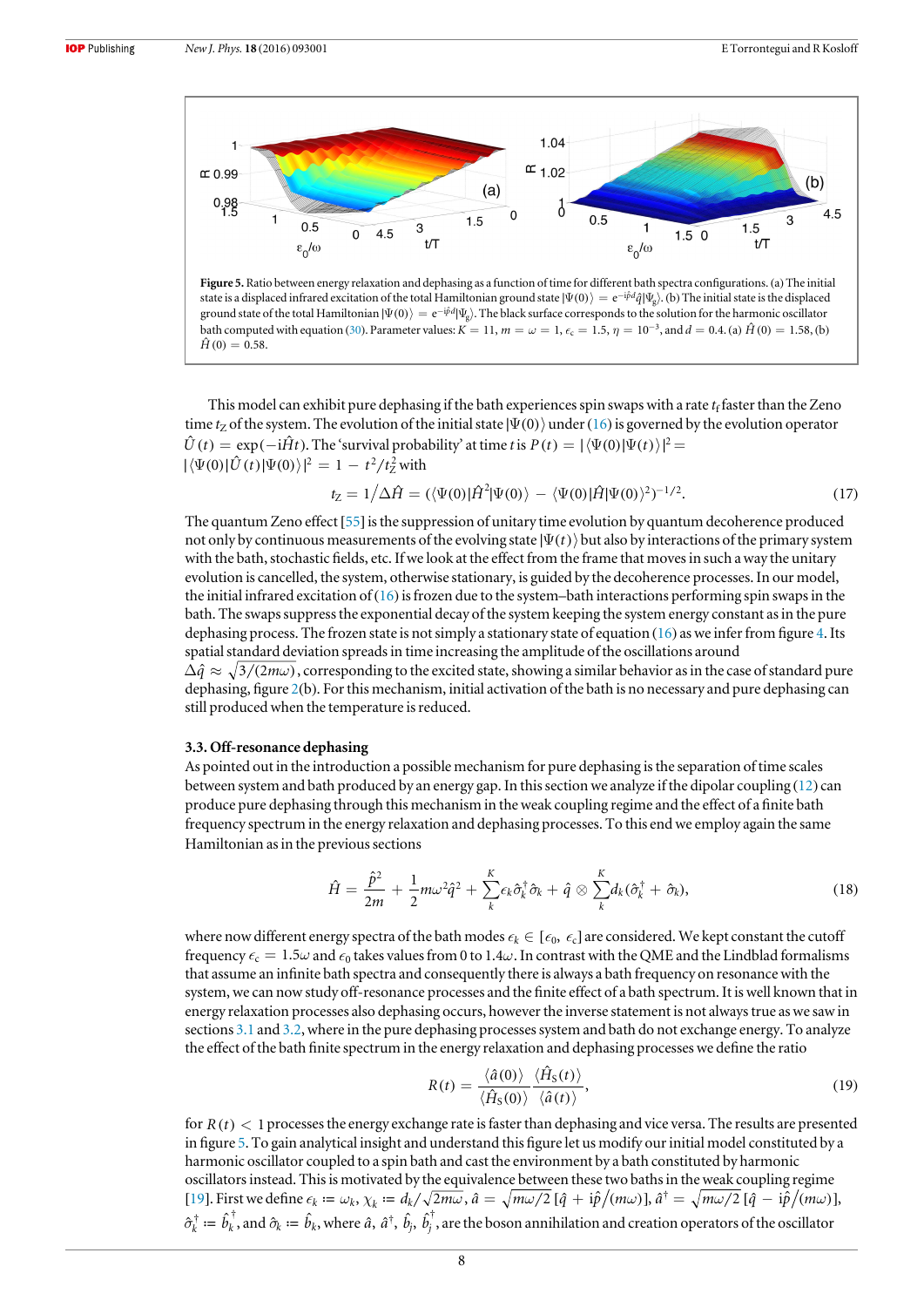<span id="page-8-5"></span>and the jth bath mode. Replacing into equation ([18](#page-7-1)) after assuming the rotating wave approximation  $(\hat{a}^\dagger \hat{\sigma}_k^\dagger + \hat{a} \hat{\sigma}_k \ll \hat{a}^\dagger \hat{\sigma}_k + \hat{a} \hat{\sigma}_k^\dagger)$  we get

$$
\hat{H} = \omega \bigg(\hat{a}^\dagger \hat{a} + \frac{1}{2}\bigg) + \sum_{k=1}^K \omega_k \hat{b}_k^\dagger \hat{b}_k + \sum_{k=1}^K \chi_k (\hat{b}_k \hat{a}^\dagger + \hat{b}_k^\dagger \hat{a}).\tag{20}
$$

<span id="page-8-1"></span>The advantage of this new Hamiltonian is that it can be completely solved analytically [[57](#page-13-26)]. For convenience, we shift the zero energy point to cancel the  $\omega/2$  term and define  $\hat{c}_0 = \hat{a}$  and  $\hat{c}_k = \hat{b}_k$  to rewrite

$$
\hat{H} = \mathbb{C}^{\dagger} \mathbb{H} \mathbb{C},\tag{21}
$$

where

$$
\mathbb{H} = \begin{pmatrix}\n\omega & \chi_1 & \chi_2 & \cdots & \chi_K \\
\chi_1 & \omega_1 & 0 & \cdots & 0 \\
\chi_2 & 0 & \omega_2 & \cdots & 0 \\
\vdots & \vdots & \vdots & \ddots & \vdots \\
\chi_K & 0 & 0 & \cdots & \omega_K\n\end{pmatrix}, \quad \mathbb{C} = \begin{pmatrix}\n\hat{c}_0 \\
\hat{c}_1 \\
\vdots \\
\hat{c}_K\n\end{pmatrix}.
$$
\n(22)

Let us assume that  $\mathbb A$  is the unitary transformation that diagonalizes  $\mathbb H$ 

$$
\lambda = \mathbb{A}^{\dagger} \mathbb{H} \mathbb{A} = \begin{pmatrix} \lambda_0 & 0 & \cdots & 0 \\ 0 & \lambda_1 & \cdots & 0 \\ \vdots & \vdots & \ddots & \vdots \\ 0 & 0 & \cdots & \lambda_K \end{pmatrix} .
$$
 (23)

The column vector  $\mathbb C$  transforms as  $\mathbb B = \mathbb A^{\dagger} \mathbb C$  and then the Hamiltonian equation ([21](#page-8-1)) reads,  $\hat{H} = \mathbb B^{\dagger} \lambda \mathbb B$ . In this representation, the Heisenberg equations of motion for the  $\mathbb B$  operators are

$$
i\frac{d\mathbb{B}}{dt} = [\mathbb{B}, \hat{H}] = \lambda \mathbb{B},\tag{24}
$$

whose solution is

$$
\mathbb{B}(t) = e^{-i\lambda t} \mathbb{B}(0),\tag{25}
$$

where the exponential of the diagonal matrix  $\lambda$  is defined by its series expansion. Inverting the transformation  $\mathbb A$ we find the evolution of the original operators

$$
\mathbb{C}(t) = \mathbb{U}(t)\mathbb{C}(0),\tag{26}
$$

<span id="page-8-2"></span>where the evolution operator of our system is given by  $\mathbb{U}(t) = \mathbb{A}e^{-i\lambda t} \mathbb{A}^{\dagger}$ . In particular for the boson annihilation operator of the system we have

$$
\hat{a}(t) = U_{00}(t)\hat{a}(0) + \hat{G}(t),
$$
\n(27)

<span id="page-8-3"></span>where

$$
\hat{G}(t) = \sum_{j=1}^{K} U_{0j}(t)\hat{b}_j(0)
$$
\n(28)

<span id="page-8-4"></span>is a function expressed only in terms of the initial state of the bath. Taking the complex conjugate of expressions  $(27)$  $(27)$  $(27)$  and  $(28)$  $(28)$  $(28)$  we get a similar expression for the creation operator of the system. The system energy  $\hat{H}_{\rm S}(t) = [\hat{a}^\dagger(t)\hat{a}(t) + 1/2]\omega$  can be expressed as

$$
\hat{H}_S(t) = |U_{00}(t)|^2 \left( \hat{H}_S(0) - \frac{\omega}{2} \right) + \omega \left[ U_{00}^*(t) \hat{G}(t) \hat{a}^\dagger(0) + U_{00}(t) \hat{G}^\dagger(t) \hat{a}(0) + \frac{1}{2} \right].
$$
\n(29)

<span id="page-8-0"></span>Once we have equations ([27](#page-8-2)) and ([29](#page-8-4)) an exact analytical expression for  $R(t)$  can be obtained, however due to the different essence of the spin and harmonic baths this exact expression does not reproduce exactly the oscillations of figure [5](#page-7-0). However, we can get an expression that fits accurately the envelope of the figure setting  $\hat{G}(t) = \hat{G}(t)^{\dagger} = 0$ 

$$
R(t) = |U_{00}(t)| - \frac{\omega}{2\hat{H}_S(0)} \Bigg( |U_{00}(t)| - \frac{1}{|U_{00}(t)|} \Bigg),\tag{30}
$$

where the initial condition  $\hat{H}_{S}(0)$  is deduced from the spin bath model. For an explicit expression of  $|U_{00}(t)|$  in terms of the eigenvalues and eigenvectors see [appendix](#page-11-0). It is a positive function that at  $t = 0$  takes the maximum value  $|U_{00}(0)| = 1$  as a function of time. Figure [5](#page-7-0) shows two different behaviors of  $R(t)$ . For initial system states with an energy  $\hat{H}_{\rm S}(0)\gg\omega$  figure [5](#page-7-0)(a) shows  $R(t)< 1,$  energy relaxation rate is faster than the dephasing rate (decreasing slope of the figure as a function of t). We observe that for  $\epsilon_0 < \omega$  the ratio is almost independent of  $\omega_0$ . In the weak coupling regime this region can be approximated by  $R(t) \approx 1 - \eta t/2$  [[33](#page-13-2)], dissipation happens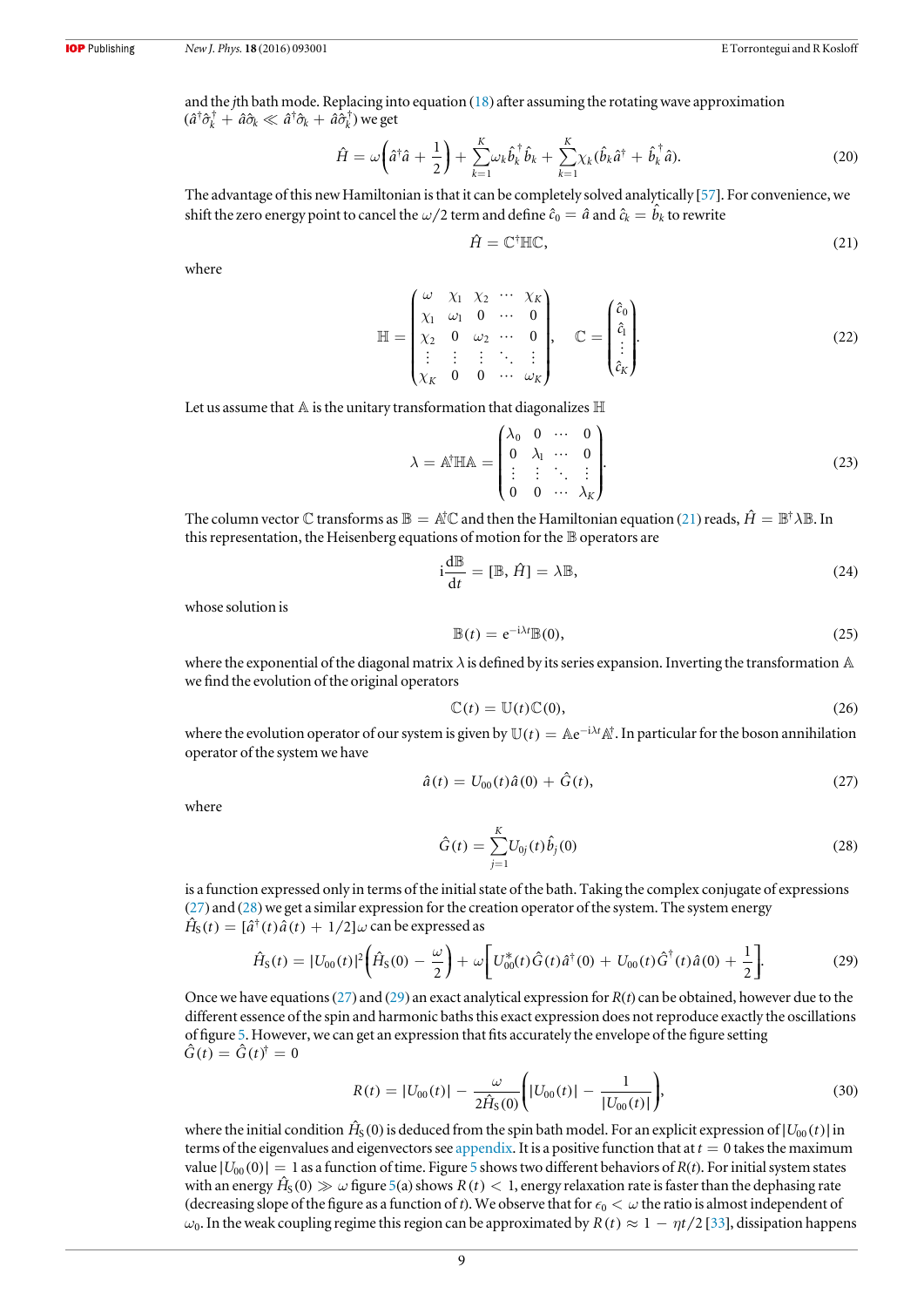twice faster than dephasing. In contrast, figure [5](#page-7-0)(b) shows for an initial system state with  $\hat H_S(0)\ll\omega$  that the dephasing rate is faster than the energy relaxation  $R(t) > 1$ . Also the ratio is independent of  $\omega_0$  for frequencies  $\epsilon_0 < \omega$ . In both cases, when all spin frequencies are off-resonance with respect to the harmonic oscillator  $\epsilon_0 > \omega$ , system and bath decouple freezing the dephasing  $\hat{a}(t) = \hat{a}(0)$  and the energy exchange  $\hat{H}_S(t) = \hat{H}_S(0)$ , consequently  $R(t) = 1$ .

We have numerical evidence that the dipole interaction given by equation ([12](#page-5-1)) can not produce pure dephasing due to the separation of time scales between system and bath. Given the similarity between the spin and the oscillator baths in the weak coupling regime [[19](#page-12-10)], it is also possible to theoretically demonstrate the inability of the interaction equation  $(12)$  $(12)$  $(12)$  to produce pure dephasing. A necessary condition for pure dephasing is that  $\langle \hat{H}_S(t) \rangle$  is constant. Neglecting  $\hat{G}(t)$  and  $\hat{G}^{\dagger}(t)$  in equation ([29](#page-8-4)) we see that  $\langle \hat{H}_S(t) \rangle$  is proportional to  $|U_{00}(t)|^2$ . From equation ([A.6](#page-12-21)) we find

$$
|U_{00}(t)|^2 = \sum_{j=0}^{K} |\mathbf{y}_0^{(j)}|^4 + \sum_{j=0}^{K-1} \sum_{i>j}^{K} 2 \cos[t(\lambda_j - \lambda_i)] |\mathbf{y}_0^{(j)}|^2 |\mathbf{y}_0^{(i)}|^2
$$
(31)

which remains constant if  $\lambda_i = \lambda_j \,\forall \, i$ . From equation ([A.1](#page-11-1)) it occurs if  $\omega = \omega_i \,\forall \, i$ , all bath frequencies must be on-resonance with the system frequency. On the other hand, if all bath frequencies are equal, the coupling constants of the original system are  $d_i = \sqrt{\frac{(f(\epsilon_i)/\rho(\epsilon_i))}{f}} \approx 0$  because  $\rho(\epsilon_i)^{-1} \approx (\epsilon_{i+1} - \epsilon_i) \approx 0$ . System and bath decouple due to the suppression of the interaction and no dephasing is produced.

#### <span id="page-9-0"></span>4. Dephasing in the NV center

Once we presented different dephasing processes in a generic harmonic oscillator coupled to a spin bath, let us now consider a more realistic system. We consider a single NV center in diamond surrounded by an environment of P1 nitrogen centers where the system, bath, and interaction Hamiltonians are well studied, their parameters can be manipulated experimentally and dephasing can be controlled or even suppressed with dynamical decoupling techniques[[58](#page-13-27)–[60](#page-13-28)]. The primary system is the NV center immersed in a bath caused by the electron spins of the surrounding nitrogen atoms. The NV center is considered as a spin  $(S_0 = 1)$  placed in a static magnetic field B along the z-axis. Its Hamiltonian is [[3](#page-12-22)]

$$
\hat{H}_{\rm S} = D(\hat{S}_0^z)^2 + g_0 \mu_{\rm B} B \hat{S}_0^z + A_0 \hat{S}_0^z \hat{I}_0^z + A_1 (\hat{S}_0^x \hat{I}_0^x + \hat{S}_0^y \hat{I}_0^y) - P_0 (\hat{I}_0^z)^2, \tag{32}
$$

<span id="page-9-1"></span>where *D* = 2.87 GHz is the splitting between the levels  $|m_S = 0\rangle$  and  $|m_S = \pm 1\rangle$  at *B* = 0,  $g_0 = 2$  is the Landé factor of the NV center,  $\mu_B$  is the Bohr's magneton,  $A_0 = 2.3 \text{ MHz}$ ,  $A_1 = 2.1 \text{ MHz}$ , and  $P_0 = -5.1 \text{ MHz}$ . The first term of  $\hat{H}_{\rm S}$  represents the single-axis anisotropy, the second represents the Zeeman term due to the interaction of the spin with the static magnetic field  $B$ , whereas the remaining terms take into account the hyperfine coupling at the NV site, they represent the coupling between the electron spin  $\hat{S}_0=(\hat{S}_0^x,\hat{S}_0^y,\hat{S}_0^z)$  and the nuclear spin <sup>14</sup>N ( $I_0 = 1$ ) of the NV center denoted by  $\hat{I}_0 = (\hat{I}_0^x, \hat{I}_0^y, \hat{I}_0^z)$ .

The bath is constituted by nitrogen atoms, P1 centers, each surrounded by four carbons. The nitrogen atom shares an unpaired electron  $(S_k = 1/2)$  with one of the neighboring carbons, consequently there are four different types of P1 centers depending on the electron delocalization axis. The electron spin of each nitrogen interacts with the nuclear spin  $(I_k = 1)$ , with the external applied magnetic field, and with the remainder of the nitrogen atoms through dipole–dipole interactions[[3](#page-12-22)]

$$
\hat{H}_{\rm B} = \sum_{k}^{K} \hat{H}_{k}^{\rm hf} + \sum_{j < k} \hat{H}_{jk}^{\rm dip},\tag{33}
$$

<span id="page-9-4"></span>where K is the total number of spins in the bath. The hyperfine Hamiltonian for a single P1 center is given by  $[3]$  $[3]$  $[3]$ 

$$
\hat{H}_k^{\text{hf}} = g_0 \mu_\text{B} B \hat{S}_k^z + A_Z \hat{S}_k^z \hat{I}_k^z + A_X (\hat{S}_k^x \hat{I}_k^x + \hat{S}_k^y \hat{I}_k^y) - P(\hat{I}_k^z)^2, \tag{34}
$$

<span id="page-9-2"></span>with  $g = 2$  the Landé factor of the nitrogens,  $A_z = 114 \text{ MHz}$ ,  $A_x = 81.3 \text{ MHz}$ ,  $P = -4 \text{ MHz}$ ,  $\hat{S}_k = (\hat{S}_k^x, \hat{S}_k^y, \hat{S}_k^z) = (\hat{\sigma}_k^x, \hat{\sigma}_k^y, \hat{\sigma}_k^z)/2$ *y k z*  $(\hat{k}, \hat{\sigma}_k^y, \hat{\sigma}_k^z)/2$ , and  $\hat{l}_k = (\hat{l}_k^x, \hat{l}_k^y, \hat{l}_k^z)$ *k y*  $\hat{h}_k^z$ ) corresponds to the nuclear spin. We have added the Zeeman term because of the interaction of the  $\hat{S}_k$  spin with the external magnetic field B. Different P1 centers interact with each other by dipole–dipole interactions

$$
\hat{H}_{jk}^{\text{dip}} = \frac{\mu_0 \mu_B^2 g^2}{4\pi} \sum_{j < k}^K \frac{1}{r_{jk}^3} [\hat{S}_j \hat{S}_k - 3(\hat{S}_j \mathbf{n}_{jk}) (\hat{S}_k \mathbf{n}_{jk})],\tag{35}
$$

where  $\mu_0$  is the vacuum permeability and  $\mathbf{r}_{jk} = (r_{jk}^x, r_{jk}^y, r_{jk}^z)$  is the relative position between spins j and k  $(r_{jk} = |\mathbf{r}_{jk}|$  and  $\mathbf{n}_{jk} = \mathbf{r}_{jk}/r_{jk}$ .

<span id="page-9-3"></span>Finally the system–bath coupling is due to dipole–dipole interactions. Assuming that the NV center is placed at the origin [[3](#page-12-22)]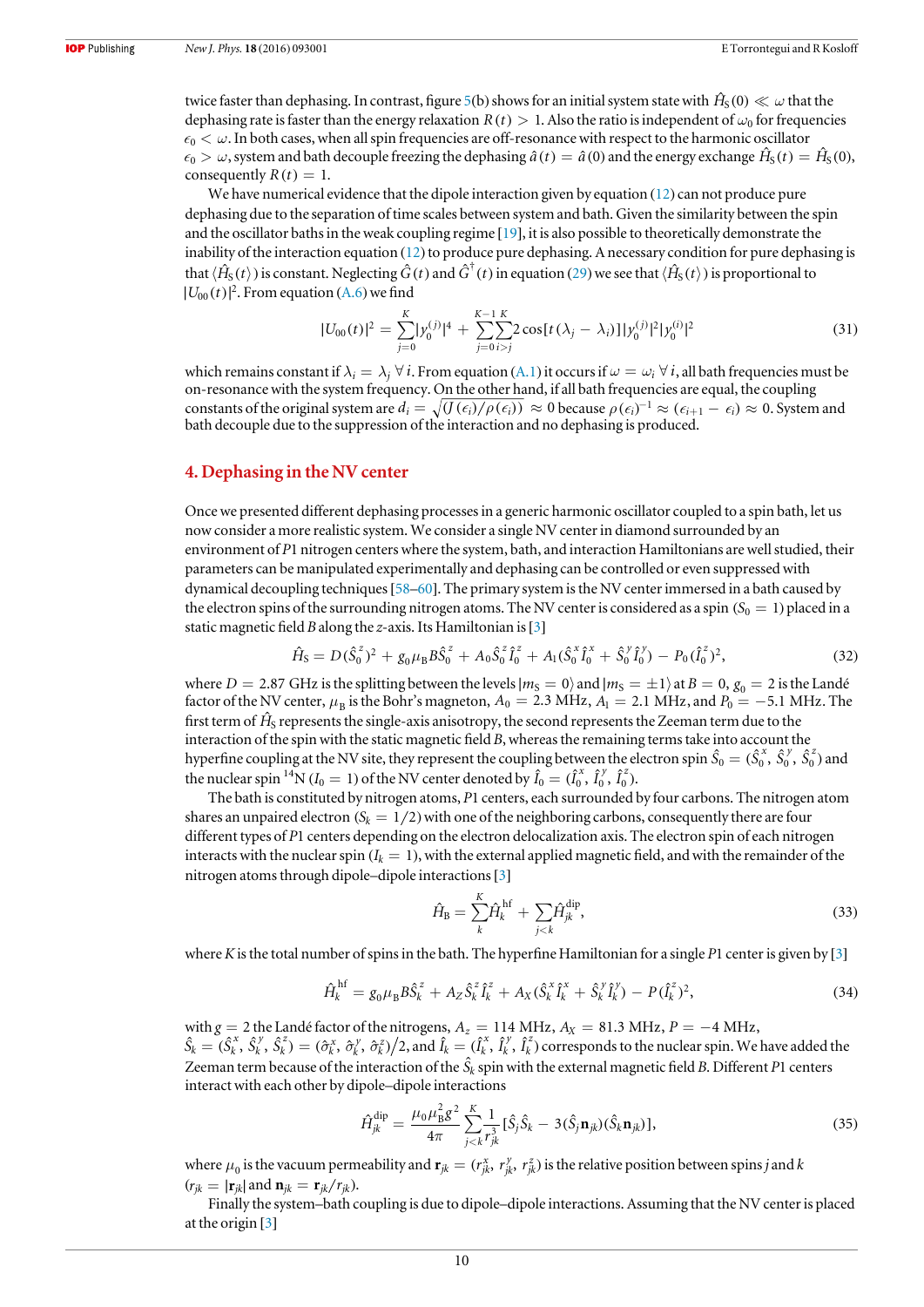$$
\hat{H}_{\rm SB} = \frac{\mu_0 \mu_{\rm B}^2 g_0 g}{4\pi} \sum_{k}^{K} \frac{1}{r_k^3} [\hat{S}_0 \hat{S}_k - 3(\hat{S}_0 \mathbf{n}_k)(\hat{S}_k \mathbf{n}_k)],\tag{36}
$$

where  $\mathbf{r}_k = (r_k^x, r_k^y, r_k^z)$  is the relative position of spin k with respect to the NV center  $(r_k = |\mathbf{r}_k|$  and  $\mathbf{n}_k = \mathbf{r}_k/r_k$ ).

The total Hamiltonian  $\hat{H} = \hat{H}_{S} + \hat{H}_{B} + \hat{H}_{SB}$  contains two different time scales, the anisotropy that produces the splitting between the  $|m_S = 0\rangle$  and  $|m_S = \pm 1\rangle$  levels set fast dynamics in the ns regime whereas, typically, the hyperfine and the dipole interaction strengths between electron spins  $\gamma_{ik} = \mu_0 \mu_B^2 g^2/(4\pi r_{ik}^3)$  and  $\gamma_k = \mu_0 \mu_B^2 gg_0/(4\pi r_k^3)$  $\gamma_k = \mu_0 \mu_B^2 gg_0/(4\pi r_k^3)$  $\gamma_k = \mu_0 \mu_B^2 gg_0/(4\pi r_k^3)$  are the order of MHz [3] which set a slower dynamics in the  $\mu$ s regime.

#### 4.1. Standard pure dephasing

Let us analyze the conditions where the total Hamiltonian  $\hat{H} = \hat{H}_{S} + \hat{H}_{B} + \hat{H}_{SB}$  given by equations ([32](#page-9-1)), ([35](#page-9-2)), and ([36](#page-9-3)) produce standard pure dephasing. For a complete justification of the approximations made below in the strong magnetic field regime see [[3](#page-12-22)], we summarize part of them. A strong magnetic field B can be applied splitting the degenerate  $|m_S = \pm 1\rangle$  levels. As a result, the central NV spin can be formally treated as a pseudospin  $S_0 = 1/2$  connecting the  $|m_S = 0\rangle$  and  $|m_S = -1\rangle$  states. Projecting the Hamiltonian equation ([32](#page-9-1)) onto the subspace spanned by  $|m_S = 0\rangle$  and  $|m_S = -1\rangle$  and excluding the non-secular terms the system Hamiltonian takes the form [[3](#page-12-22)]

$$
\hat{H}_{\rm S} = A_0 \hat{\mathcal{S}}_0^z \hat{I}_0^z. \tag{37}
$$

For the large magnetic field  $g\mu_B B\gg\gamma_k$  neither of the spins  $\hat S_0$  or  $\hat S_k$  can be flipped due to dipole interactions because of the very large mismatch in energies between different states of  $\hat{\mathcal{S}}_0$  and  $\hat{\mathcal{S}}_k$ . Applying the rotating wave approximation to equation  $(36)$  $(36)$  $(36)$  it simplifies to  $[3]$  $[3]$  $[3]$ 

$$
\hat{H}_{\rm SB} = \sum_{k}^{K} \gamma_k [1 - 3(r_k^z)^2] (\hat{\mathcal{S}}_0^z - 1/2) \hat{S}_k^z.
$$
\n(38)

If the strong magnetic field satisfies  $g\mu_B B \gg \gamma_{ik}$  as well, the bath Hamiltonian also simplifies. The singlespin flips are prohibited, they do not conserve energy. Even two-spin flip-flop processes are strongly suppressed [[3](#page-12-22)]. As a result, at large magnetic fields spins are oriented along B and only a few spins can change their orientation. In addition, out of the strong magnetic field regime the spin flip-flops can be suppressed by tuning the value of spin anisotropy with radio frequency fields [[61](#page-13-29)]. Applying the rotating wave to equation ([35](#page-9-2)) and considering the hyperfine Hamiltonian equation  $(34)$  $(34)$  $(34)$  in the strong magnetic field regime the bath Hamiltonian reads[[3](#page-12-22)]

$$
\hat{H}_{\rm B} = g\mu_{\rm B}B\sum_{k}^K \hat{S}_k^z + A_1 \sum_{k}^K \hat{S}_k^z \hat{I}_k^z + \sum_{j < k}^K \gamma_{jk} [1 - 3(r_{jk}^z)^2] \hat{S}_j^z \hat{S}_k^z,\tag{39}
$$

where  $A_1 = 114$  MHz or  $A_1 = 86$  MHz depending on the spin delocalization axis of the nitrogen atom.

Note that in the strong magnetic field regime  $[\hat{H}_{SB}, \hat{H}_S] = 0$ , thus no dissipation of the NV center takes place. Moreover as the total Hamiltonian  $\hat{H} = \hat{H}_{S} + \hat{H}_{B} + \hat{H}_{SB}$  commutes with the pseudo-spin operator  $[\hat{H}, \hat{S}_0^z] = 0$  the populations of the  $|m_S = 0\rangle$  and  $|m_S = -1\rangle$  states do not evolve in time. The NV center loses its coherence due to pure dephasing mechanism without exchanging energy with the bath. Finally, note that  $[\hat{H}_{SB}, \hat{H}_B] = 0$  thus the interaction does not change the bath excitations and the NV center experiences dephasing if initially the bath is activated.

#### 4.2. Spin swap dephasing

To simulate the NV center dynamics we assume that the total Hamiltonian of the whole system is the sum of equations ([32](#page-9-1)), ([35](#page-9-2)) and ([36](#page-9-3)), having H a dimension  $2^{K} \times 2 \times 3^{K} \times 3$ , where the nitrogen atoms that represent the bath are randomly distributed. To solve the dynamics of this system the propagator associated with the full Hamiltonian has been expanded using Chebyshev polynomials [[3,](#page-12-22) [62](#page-13-30)]. The initial state  $|\Psi(0)\rangle$  is prepared in such a way that the system, equation ([32](#page-9-1)), is in the first excited state  $|m_S = -1\rangle$  and the bath is initially completely de-excited (in the bit representation only the first spinor component is non-zero). As in the case of the harmonic oscillator, we compute the dynamics of  $|\Psi(0)\rangle$  under the evolution of the total Hamiltonian in the presence of spin swaps faster than  $t<sub>Z</sub>$  and in their absence, the results are plotted in figure [6.](#page-11-2) When no spin swaps are produced, system and bath exchange energy on a time scale of *ns* produced by the single-axis anisotropy as we infer from figure [6](#page-11-2)(a). The dipole–dipole interaction between system and bath makes the NV decay from the  $|m_S = -1\rangle$  excited state at a µs scale. Analyzing the decoherence through the standard deviation of the NV spin in the x-direction, we observe a similar result, red solid lines in figure [6](#page-11-2)(b).  $\langle\Delta\hat{S}_0^x\rangle$  shows fast oscillations with a period of ns eventually growing for a  $\mu$ s time evolution.

When spin swaps are performed in the bath with a rate faster than the Zeno time the situation changes drastically, dashed blue lines of figure [6.](#page-11-2) Looking at  $\langle\hat{H}_\text{S}\rangle$  we observe in figure  $6$ (a) that the NV center does not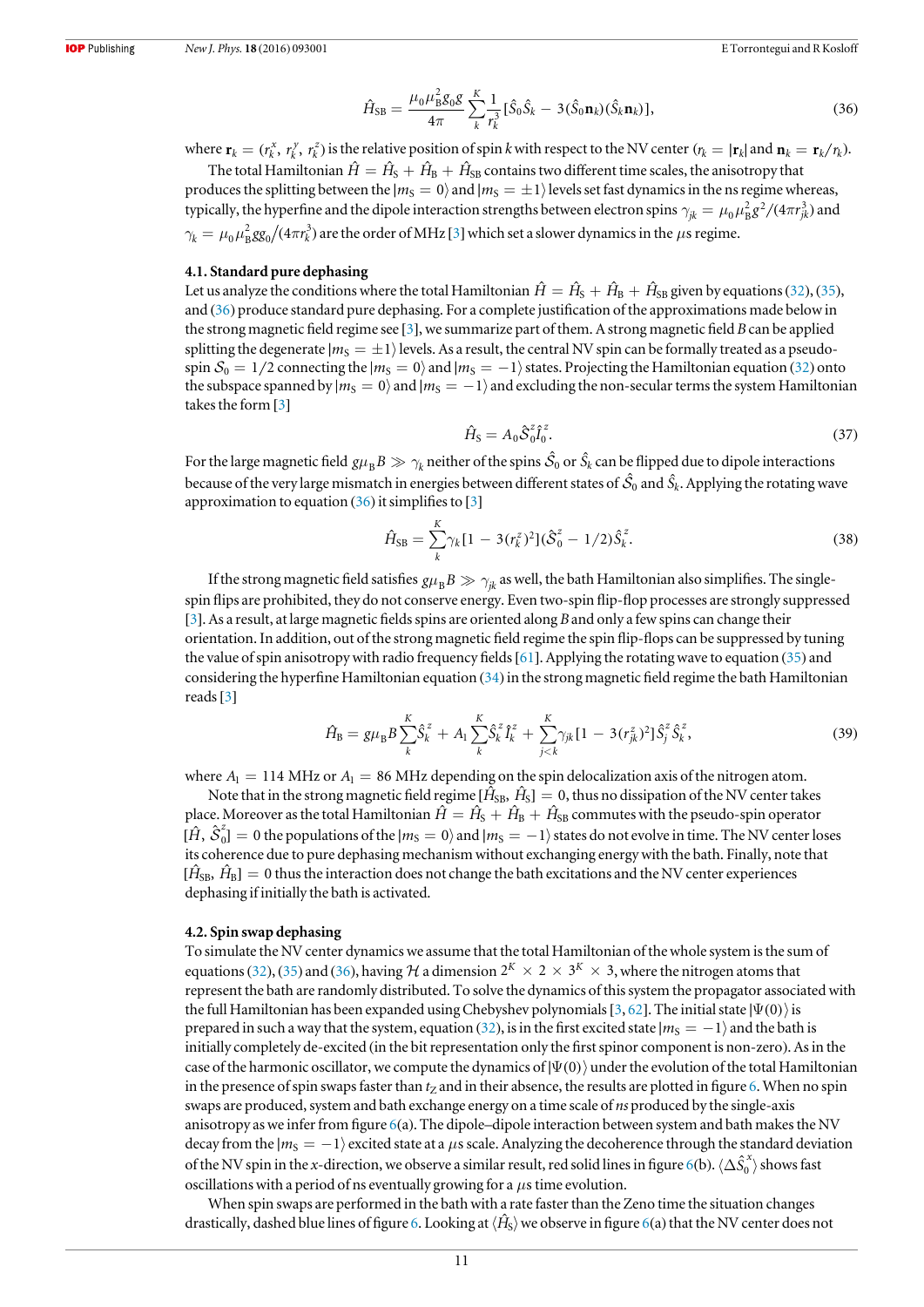<span id="page-11-2"></span>

dashed line) of spin swaps. (a) The first excited state decays due to the anisotropy producing the  $|m_S = 0\rangle$  and  $|m_S = \pm 1\rangle$  level splitting (red solid). Swapping the spins of the bath at a rate  $t_f \ll t_Z$  the system does not decay and remains in the excited state  $|m_S = -1\rangle$  (blue dashed). (b) In the free evolution  $\langle \Delta \hat{S}_0^x \rangle$  oscillates in the ns regime (red solid). For spin swaps faster than  $t_Z$  the fast oscillations are suppressed,  $\langle\Delta\hat{S}_0^x\rangle$  grows (hardly visible), and dephasing drives the NV center (blue dashed). Parameter values:  $K=7$ ,  $N_{\rm r} = 50, B = 59$   $\mathrm{\widetilde{G}},$  and  $\gamma_{jk} \approx \gamma_k \sim \mathrm{MHz}$ .

exchange energy with the bath remaining in the  $|m_S = -1\rangle$  state. The system remains excited but not stationary,  $\langle\Delta\hat{S}_0^x\rangle$  is not constant and evolve very slowly in time, figures [6](#page-11-2)(b). The unitary evolution is suppressed by the Zeno effect and dephasing guides the system. Note that for this mechanism no initial activation of the bath was necessary.

### 5. Discussion

We have analyzed decoherence processes in open quantum systems produced by the interaction between a primary system and the surrounding environment. In an initial generic model constituted by an harmonic oscillator coupled to a TLS bath we have presented a new pure dephasing mechanism which does not require initial activation of the bath and consequently is temperature independent. Spin swap dephasing can be present even at low temperatures. In contrast, standard dephasing occurs when initially the bath is excited. Reducing the temperature, the initial number of excited bath modes, this mechanism can be frozen out.

For weak coupling we show that the dipole interaction can not produce pure dephasing due to the separation of time scales between the system and the bath. However, dephasing can occur but it is accompanied by energy dissipation. The ratio between dissipation and dephasing depends on the initial state energy.

Activated and non-activated dephasing processes have been examplifyed in a NV center where the primary system, interaction, and bath can be accurately modified applying a magnetic field and controlling the density of impurities.

We have presented here a new dephasing mechanism with the purpose of clarifying the relation between dephasing and the initial bath configuration. Nevertheless there are interesting other questions. For example, the study of the conditions for dephasing with higher order spin–spin interactions and nonlinear system–bath couplings.

#### Acknowledgments

We thank D Gelman, A Levy, and C P Koch for fruitful discussions. We acknowledge funding by the Israel Science Foundation, the Basque Government (Grant No. IT472-10), Ministerio de Economía y Competitividad (FIS2015-67161-P), the program UFI 11/55 of UPV/EHU, and COST Action MP1209 'Thermodynamics in the quantum regime'. ET is supported by the Basque Government postdoctoral program.

#### <span id="page-11-0"></span>Appendix. Explicit expression for the evolution operator

<span id="page-11-1"></span>It is possible to write the components of the evolution operator  $\mathbb{U}(t) = \mathbb{A}e^{-i\lambda t} \mathbb{A}^{\dagger}$  in terms of the eigenvalues and eigenvectors of the Hamiltonian equation ([20](#page-8-5)). The characteristic equation det ( $\mathbb{H} - \lambda \mathbb{I}$ ) = 0 can be rewritten as[[57](#page-13-26)]

$$
\omega - \lambda = \sum_{i=1}^{K} |\chi_i|^2 / (\omega_i - \lambda)
$$
 (A.1)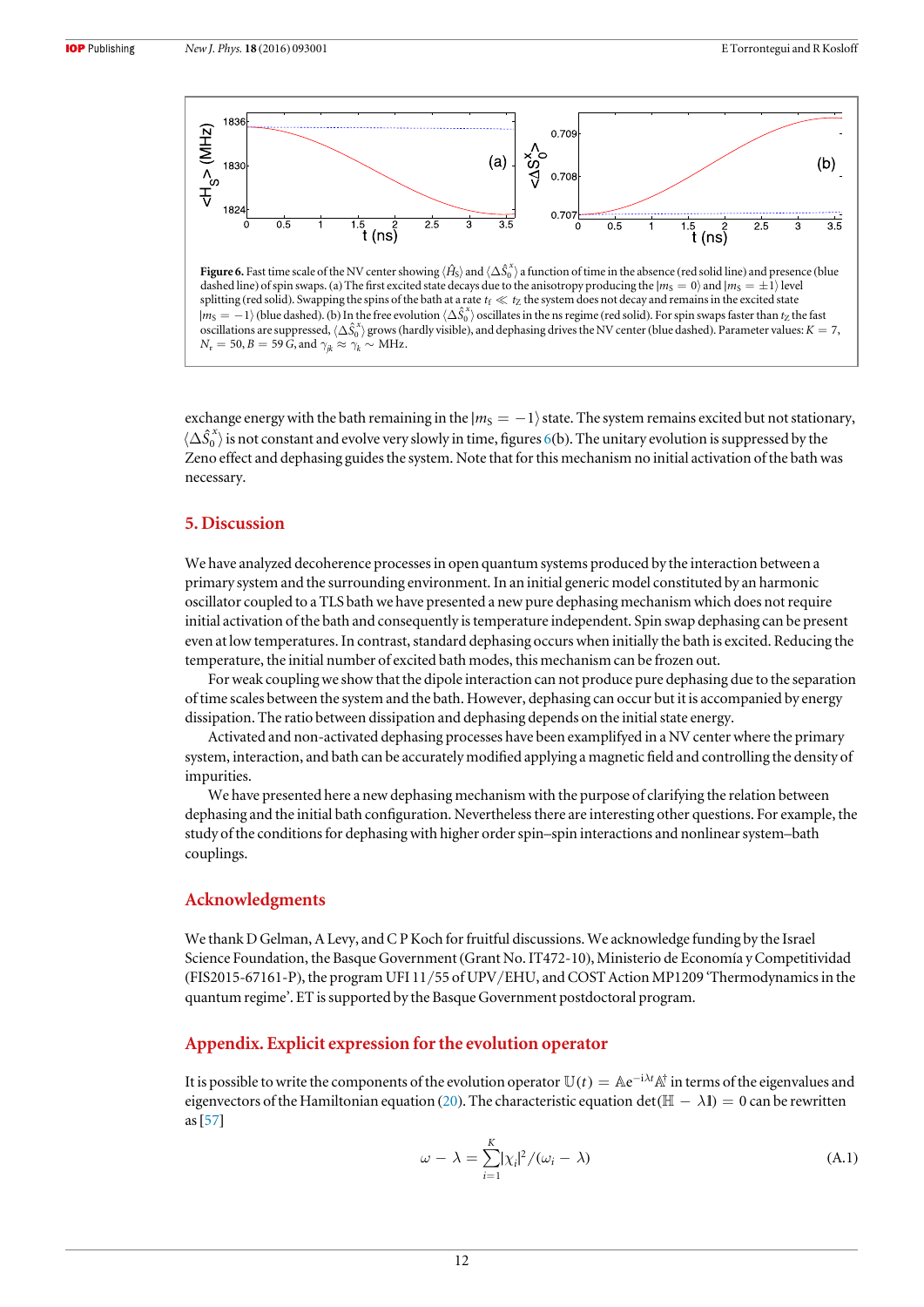which is the transcendental equation that defines the eigenvalues of  $(20)$  $(20)$  $(20)$ . The eigenvectors are defined by

$$
\mathbb{H}y^{(i)} = \lambda_i y^{(i)} \quad (i = 0, 1, ..., K), \tag{A.2}
$$

with the aid of equation ([21](#page-8-1)) the *j*th components of the *i*th eigenvector can be expressed in terms of the  $y_0^{(i)}$ component

$$
y_j^{(i)} = -\frac{\chi_j y_0^{(i)}}{\omega_j - \lambda_i} \quad (i = 0, 1, ..., K) \quad (j = 1, 2, ..., K). \tag{A.3}
$$

Using the orthonormalization condition for the eigenvectors  $\sum_i |y^{(i)}|^2 = 1$  we find

$$
|y_0^{(i)}|^2 = \left(1 + \sum_{j=1}^K \frac{|\chi_j|^2}{(\omega_j - \lambda_i)^2}\right)^{-1}
$$
 (A.4)

and finally the transformation A that diagonalizes the Hamiltonian is explicitly written as

$$
\mathbb{A} = (y^{(0)}, y^{(1)}, \dots, y^{(K)}) = \begin{pmatrix} y_0^{(0)} & y_0^{(1)} & \dots & y_0^{(K)} \\ \frac{y_0^{(0)} \chi_1}{\lambda_0 - \omega_1} & \frac{y_0^{(1)} \chi_1}{\lambda_1 - \omega_1} & \dots & \frac{y_0^{(K)} \chi_1}{\lambda_K - \omega_1} \\ \vdots & \vdots & \ddots & \vdots \\ \frac{y_0^{(0)} \chi_K}{\lambda_0 - \omega_K} & \frac{y_0^{(1)} \chi_K}{\lambda_1 - \omega_K} & \dots & \frac{y_0^{(K)} \chi_K}{\lambda_K - \omega_K} \end{pmatrix} .
$$
\n(A.5)

<span id="page-12-21"></span>The different components of the matrix corresponding to the evolution operator  $\mathbb{U}(t) = \mathbb{A}e^{-i\lambda t}\mathbb{A}^{\dagger}$  are

$$
U_{00}(t) = \sum_{j=0}^{K} |y_0^{(j)}|^2 e^{-i\lambda_j t}
$$
  
\n
$$
U_{0k}(t) = U_{k0}(t) = \sum_{j=0}^{K} |y_0^{(j)}|^2 \frac{\chi_k}{\lambda_j - \omega_k} e^{-i\lambda_j t} \quad (k \neq 0)
$$
  
\n
$$
U_{jk}(t) = \sum_{l=0}^{K} |y_0^{(l)}|^2 \frac{\chi_j \chi_k}{(\lambda_l - \omega_j)(\lambda_l - \omega_k)} e^{-i\lambda_l t} \quad (j, k \neq 0).
$$
\n(A.6)

#### References

- <span id="page-12-0"></span>[1] Feynman R P and Vernon F L 1963 J. Ann. Phys 24 [118](http://dx.doi.org/10.1016/0003-4916(63)90068-X)
- <span id="page-12-1"></span>[2] Gurudev Dutt M V, Childress L, Jiang L, Togan E, Maze J, Jelezko F, Zibrov A S, Hemmer P R and Lukin M D 2007 Science 316 [1312](http://dx.doi.org/10.1126/science.1139831)
- <span id="page-12-22"></span>[3] Hanson R, Dobrovitski V V, Feiguin A E, Gywat O and Awschalom D D 2008 Science [320](http://dx.doi.org/10.1126/science.1155400) 352
- [4] de Lange G, Wang Z H, Risté D, Dobrovitski V V and Hanson R 2010 Science [330](http://dx.doi.org/10.1126/science.1192739) 60
- [5] de Lange G, van der Sar T, Blok M, Wang Z H, Dobrovitski V V and Hanson R 2012 Sci. Rep. 2 [382](http://dx.doi.org/10.1038/srep00382)
- [6] Li C M, Lambert N, Chen Y N, Chen G Y and Nori F 2012 Sci. Rep. 2 885
- [7] Knowles H S, Kara D M and Atatüre M 2013 Nat. Mater. [13](http://dx.doi.org/10.1038/nmat3805) 21
- [8] Hayashi S, Kato K, Norimatsu K, Hada M, Kayanuma Y and Nakamura K G 2014 Sci. Rep. 4 4456
- <span id="page-12-2"></span>[9] Baumgratz T, Cramer M and Plenio M B 2014 Phys. Rev. Lett. 113 [140401](http://dx.doi.org/10.1103/PhysRevLett.113.140401)
- <span id="page-12-3"></span>[10] Brune M, Hagley E, Dreyer J, Maître X, Maalai A, Wunderlich C, Raimond J M and Haroche S 1996 Phys. Rev. Lett. 77 [4887](http://dx.doi.org/10.1103/PhysRevLett.77.4887)
- [11] Giulini D, Joos E, Kiefer C, Kupsch J, Stamatescu I O and Zeh H 1996 Decoherence and the Appearance of a Classical World in Quantum Theory (Berlin: Springer)
- [12] Arndt M, Nairz O, Vos-Andreae J, Keller C, van der Zouw W and Zeilinger A 1999 Nature [401](http://dx.doi.org/10.1038/44348) 680
- <span id="page-12-4"></span>[13] Gauyacq J-P and Lorente N 2015 J. Phys. Condens. Matter 27 [455301](http://dx.doi.org/10.1088/0953-8984/27/45/455301)
- <span id="page-12-5"></span>[14] Alber G, Beth Th, Horodecki M, Horodecki P, Rötteler M, Weinfurter H, Werner R and Zeilinger A 2001 Quantum Information An Introduction to Basic Theoretical Concepts and Experiments (Berlin: Springer)
- <span id="page-12-7"></span><span id="page-12-6"></span>[15] Ekert A and Jozsa R 1996 Rev. Mod. Phys. 68 [733](http://dx.doi.org/10.1103/RevModPhys.68.733)
- [16] Raimond J M, Brune M and Haroche S 2001 Rev. Mod. Phys. 73 [565](http://dx.doi.org/10.1103/RevModPhys.73.565)
- <span id="page-12-8"></span>[17] San-Jose P, Zarand G, Shnirman A and Schön G 2006 Phys. Rev. Lett. 97 [076803](http://dx.doi.org/10.1103/PhysRevLett.97.076803)
- <span id="page-12-9"></span>[18] Alicki R 2004 J. Open Syst. Inf. Dyn. [11](http://dx.doi.org/10.1023/B:OPSY.0000024755.58888.ac) 53
- <span id="page-12-10"></span>[19] Prokof'ev N V and Stamp P C E 2000 Rep. Prog. Phys. 63 [669](http://dx.doi.org/10.1088/0034-4885/63/4/204)
- <span id="page-12-11"></span>[20] Lounasmaa O V 1974 Experimental Principles and Methods below 1K(New York: Academy)
- <span id="page-12-12"></span>[21] Wigner E 1932 Phys. Rev. 40 [749](http://dx.doi.org/10.1103/PhysRev.40.749)
- <span id="page-12-13"></span>[22] Bader J S and Berne B J 1994 J. Chem. Phys. 100 [8359](http://dx.doi.org/10.1063/1.466780)
- <span id="page-12-14"></span>[23] Caldeira A O and Leggett A J 1983 Ann. Phys., NY [149](http://dx.doi.org/10.1016/0003-4916(83)90202-6) 374
- [24] Weiss U 1993 Quantum Dissipative Systems 1st edn (Singapore: World Scientific)
- <span id="page-12-15"></span>[25] Makri N 1998 J. Phys. Chem. 102 [4414](http://dx.doi.org/10.1021/jp980359y)
- <span id="page-12-16"></span>[26] Deutsch D 1985 Proc. R. Soc. A [400](http://dx.doi.org/10.1098/rspa.1985.0070) 97
- <span id="page-12-17"></span>[27] Lloyd S 1996 Science 273 [1073](http://dx.doi.org/10.1126/science.273.5278.1073)
- <span id="page-12-18"></span>[28] Pollard W T, Felts A K and Friesner R A 1996 Adv. Chem. Phys. [XCIII](http://dx.doi.org/10.1002/9780470141526.ch3) 77
- <span id="page-12-19"></span>[29] May V and Kühn O 2000 Charge and Energy Transfer Dynamics in Molecular Systems (Berlin: Wiley)
- <span id="page-12-20"></span>[30] Gorini V, Kossakowski A and Sudarshan E C G 1976 J. Math. Phys 17 [821](http://dx.doi.org/10.1063/1.522979)